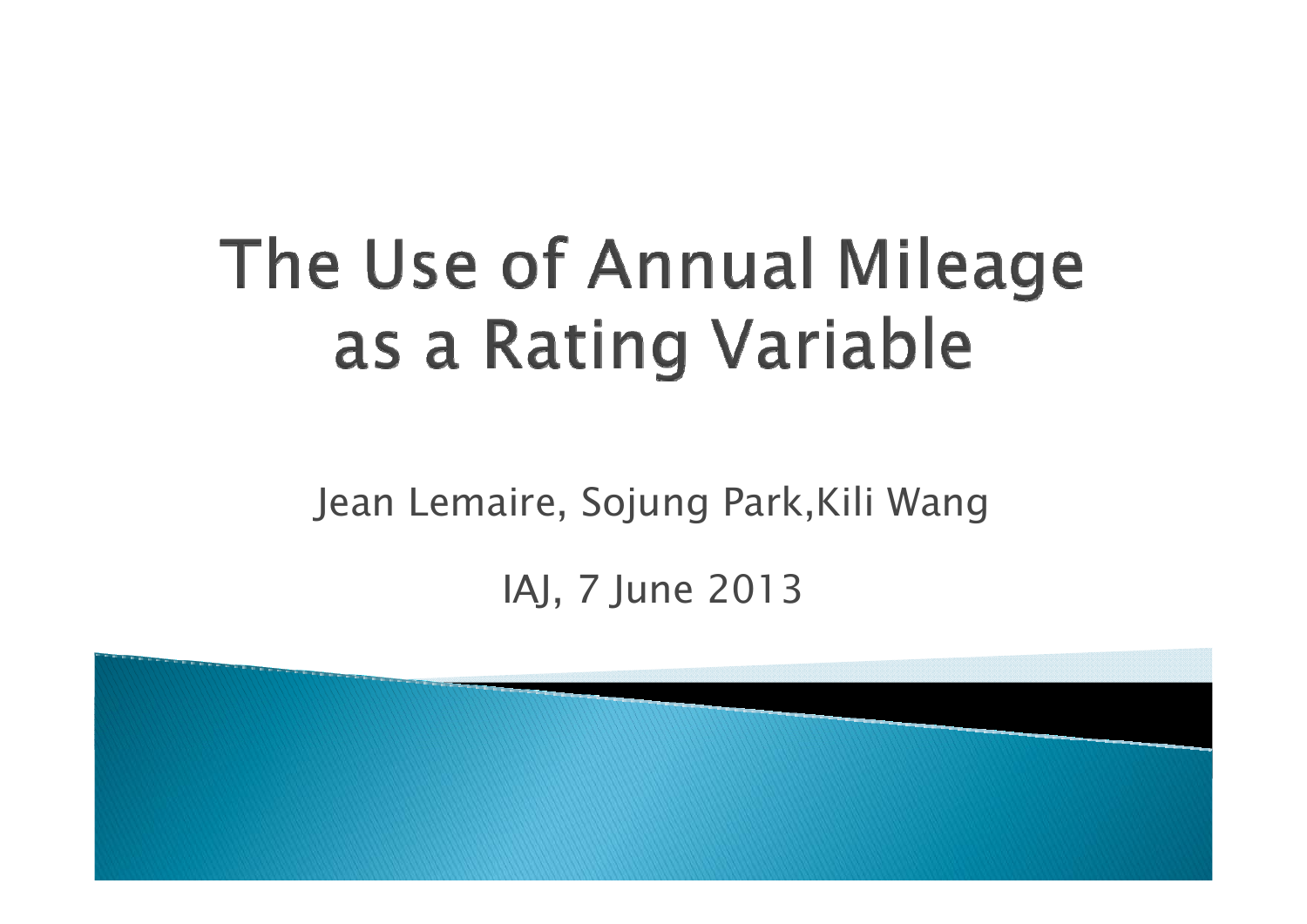# Outline

- ▶ 1. Mileage Rating in one US company
- ▶ 2. Statistical Studies
- ▶ 3. Pros and Cons of Mileage Rating
- 4. Data from Taiwan
- ▶ 5. Regression results
- 6. Impact on Taiwanese Bonus-Malus System
- ▶ 7. Conclusions

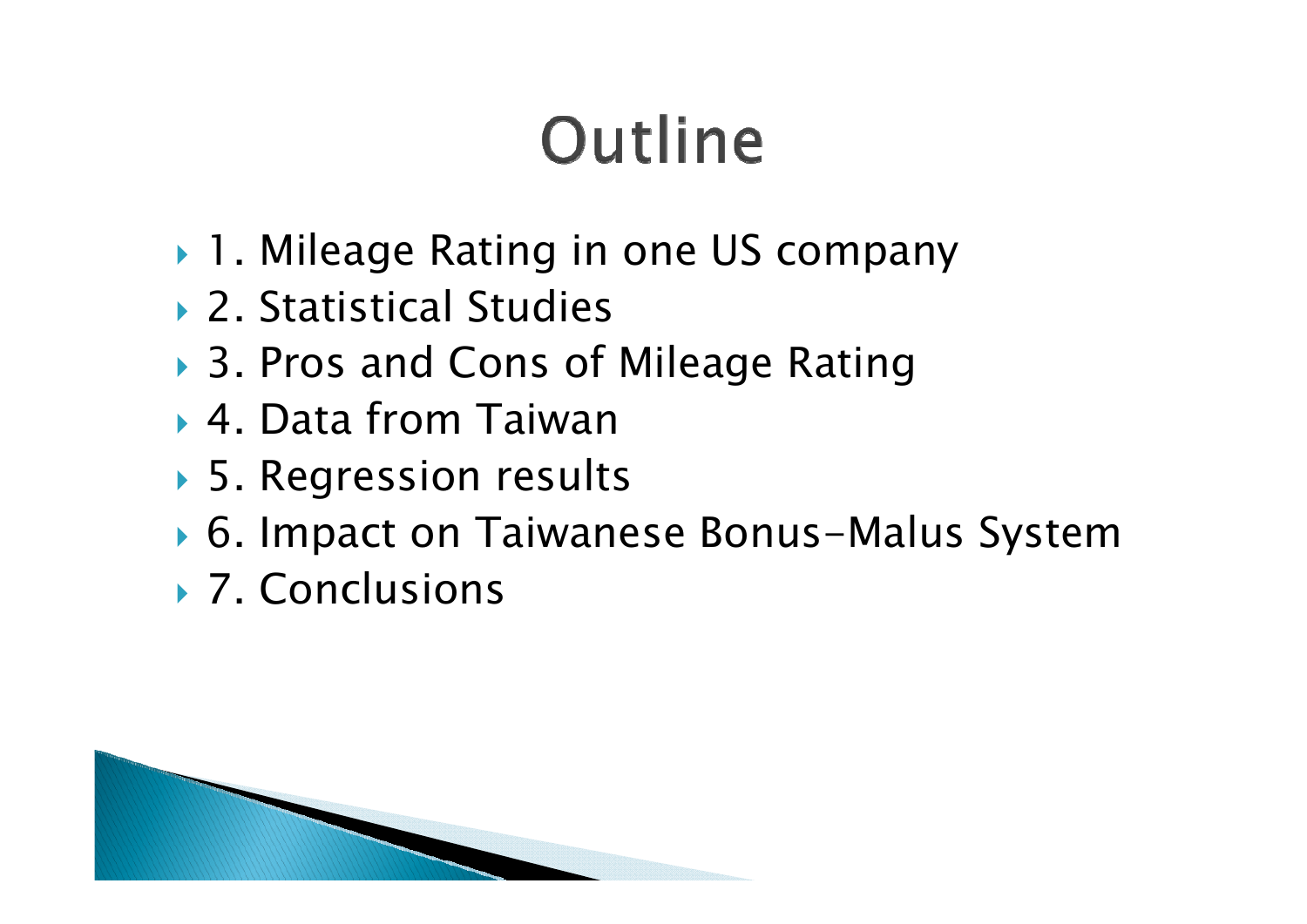# 1. Traditional Rating in the US

- Age, sex, marital status of main driver
- Make and model of car
- Use of car
- ▶ Territory
- Claims and traffic violations history
- Annual mileage (7,500 miles only cut-off)

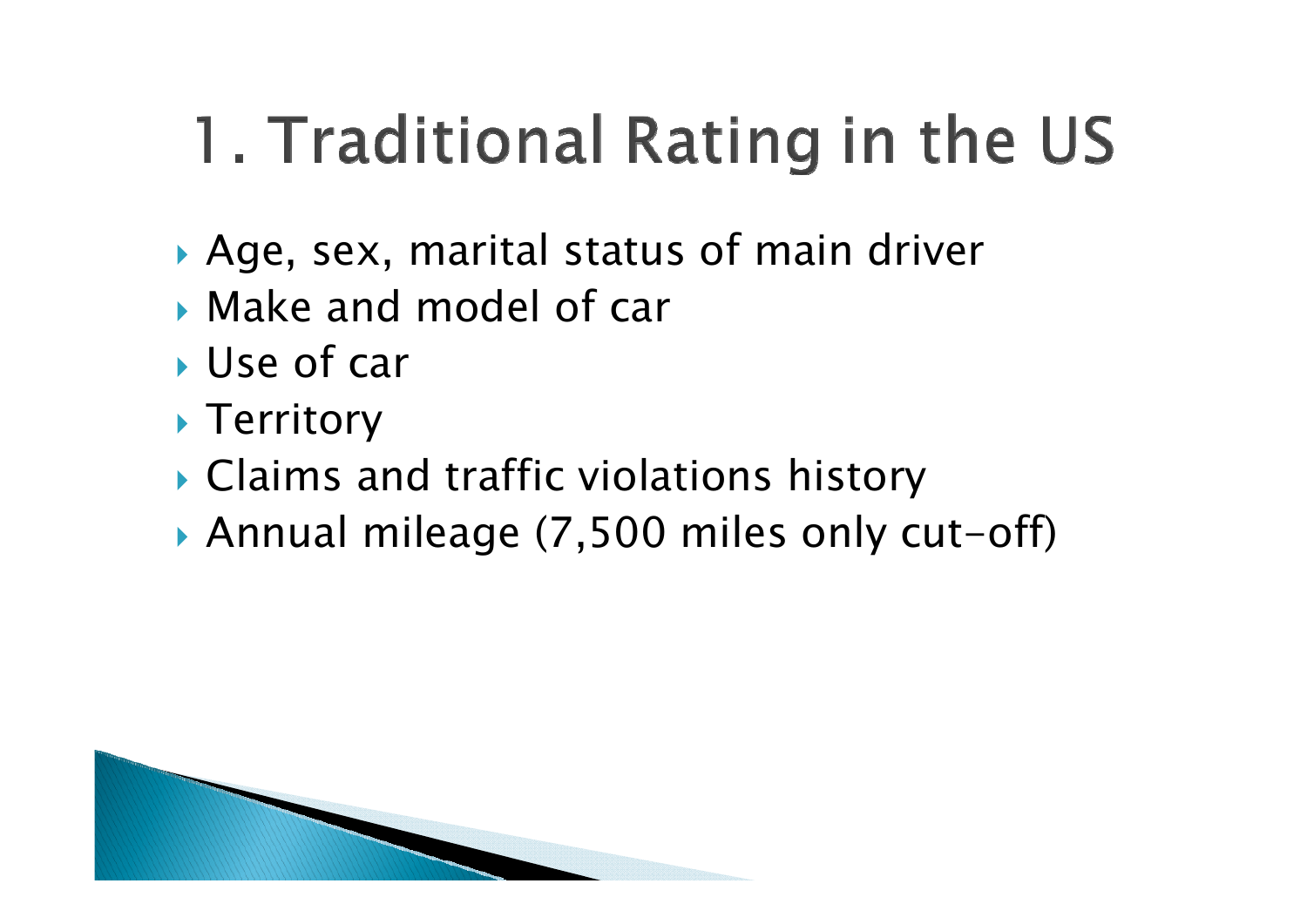### "Just have your car send us your driving habits"

- Optional program introduced in PA last May
- Uses On-Star Telematics

and the contract of the contract of

- Factory-installed, all new GM cars
- Professionally installed for \$100
- Annual monitoring costs: \$200
- Benefits: automatic crash response, emergency services, roadside assistance, stolen vehicle assistance.  $GPS +$  Hands-off calling for \$100.
- Monthly e-mail of mileage to the Insurance company and policyholder
- Discounts at renewal: 32% (3,500 miles); 13% (11,000 miles); 5% (15,000 miles)
- ▶ Premium increase if policyholder found to exceed 7,500 miles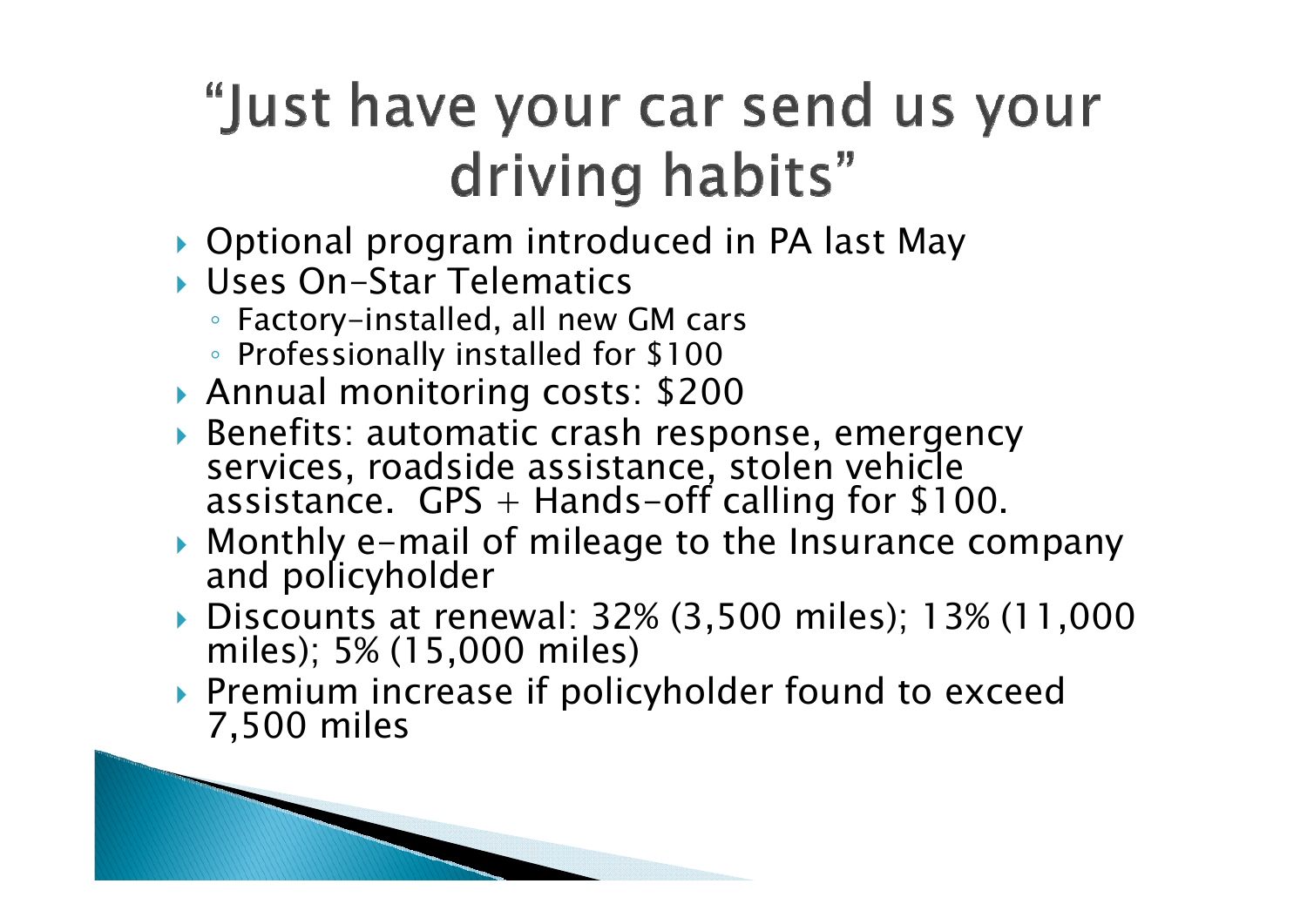## Other companies use:

- Breaking habits, driving between midnight and 4 am
- Speeds of 80 miles per hour
- ▶ Type of road travelled
- Ptolemus (2012) estimates that 2 million cars in Europe and the US use telematics-based rating

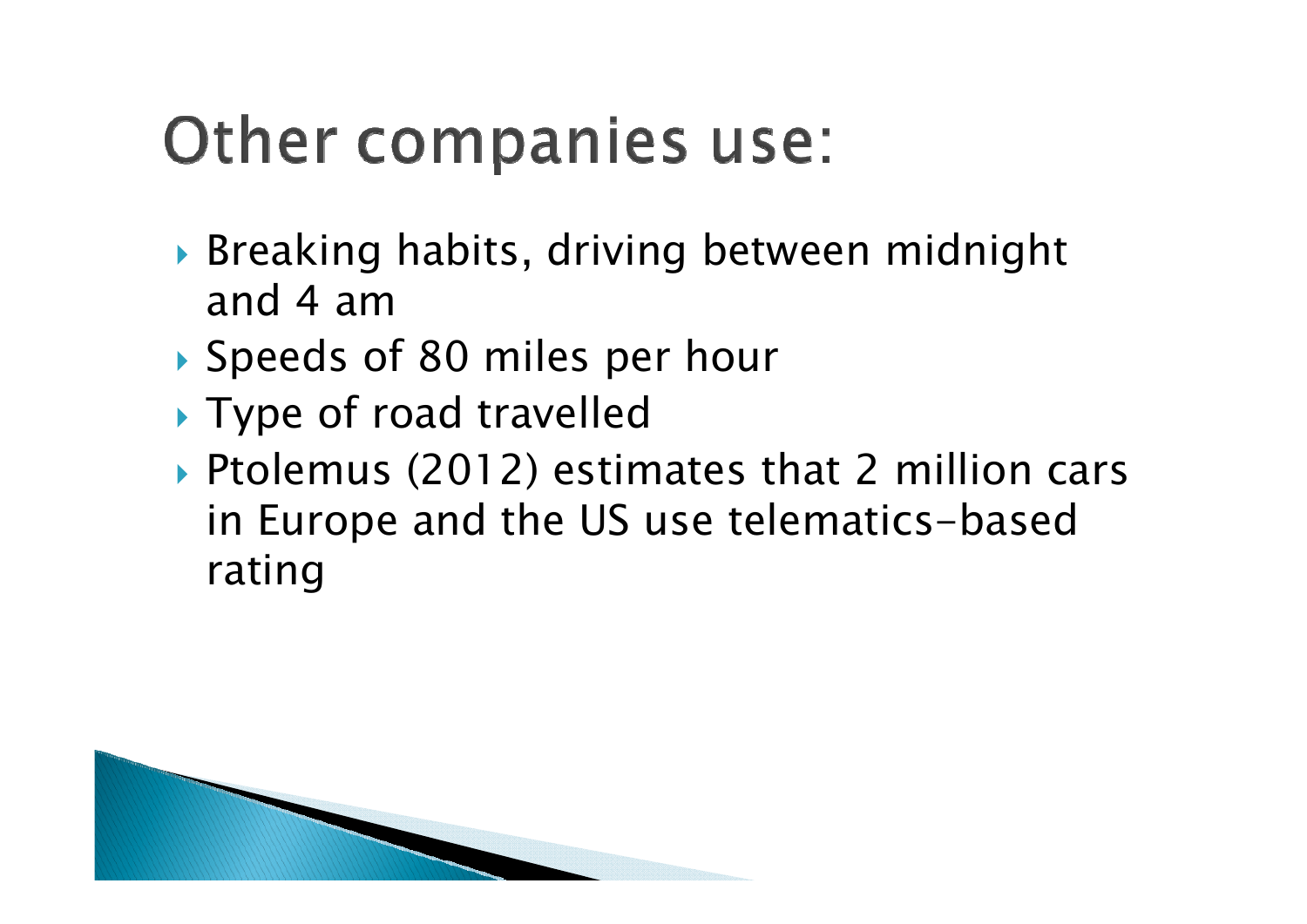### Insurers at a crossroads

- Traditionally, insurers have been reluctant to use mileage rating, as odometer tampering was not difficult
- ▶ Insurers use proxy variables instead
- Butler (2006) argues that 12 commonly used rating variables are proxies for mileage: sex, car age, previous accidents at-fault and not-at-faults accidents, credit score, zip code, income, military rank, existence of previous insurer, premiums by installments, years with employer, collision deductible, tort rights
- Situation may change rapidly, due to telematics, GPS, tampering-resistant odometers, and the decreasing cost of these new technologies

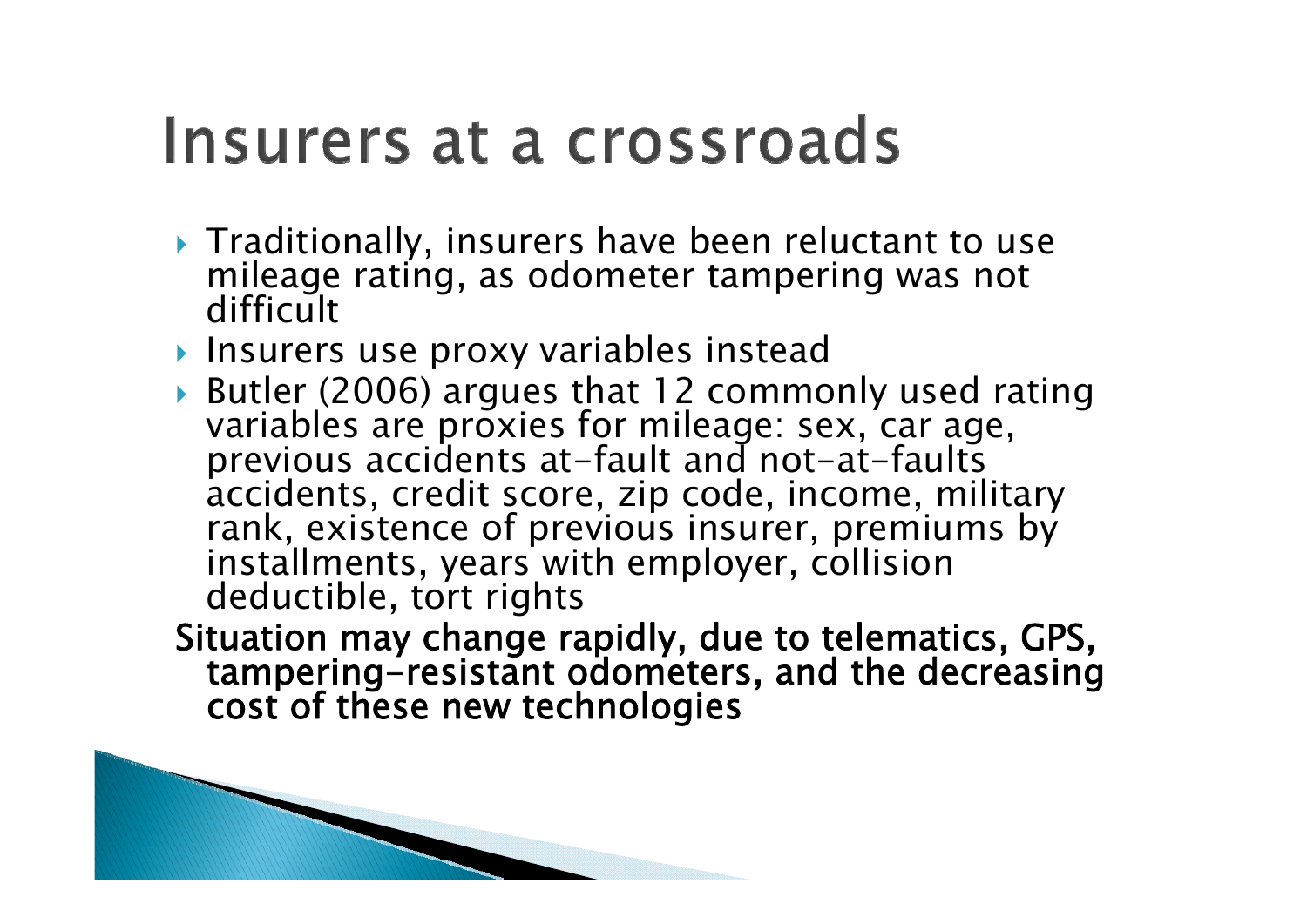## 2. Statistical Studies

- Lemaire (1985). 4,000 Belgian drivers, average annual km 15,344. Claim frequencies rise from 5.84%  $(< 5,000$  km) to  $10.44\%$  ( $> 30,000$  km)
- Ferreira and Minikel (2010). 2.87 million car years, MA. Increasing mileage from 10,000 to 30,000 raises claim frequency from 5% to 8%
- Litman (2011). 500,000 vehicles years, Vancouver. Claim frequencies increase from 4% (< 5,000 km) to  $10\%$  ( $> 35,000$  km)
- $\rightarrow \rightarrow$  Accident rates increase with mileage, but less than proportionately.

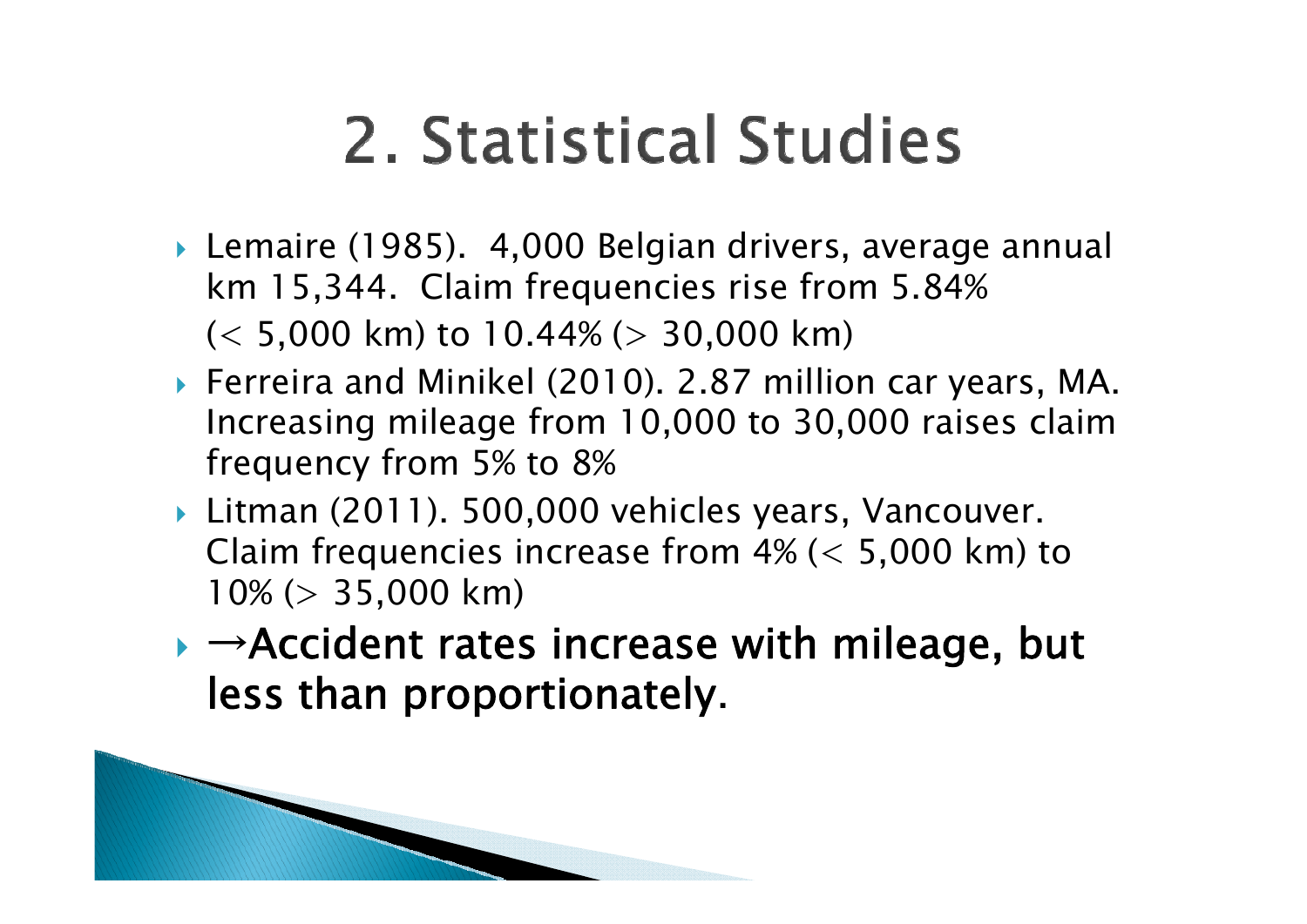### **Mileage Rating: A Controversial Issue**

- PAYD: Pay-As-You-Drive
- Large literature, but not peer-reviewed.
- Mostly lobbying groups

and the contract of the contract of

- In favor of PAYD: environmental groups, associations representing females, seniors, lowincome groups
- ▶ NOW: Females drive less than males (10,143 v. 16,553) but not rating difference after age 30
- Opposing PAYD: Oil industry, insurance industry (insurers would carry most of the costs, while most benefits are externalities).
- Bordoff(2008) estimates social benefits at \$257 per vehicle, but only \$34 insurer benefits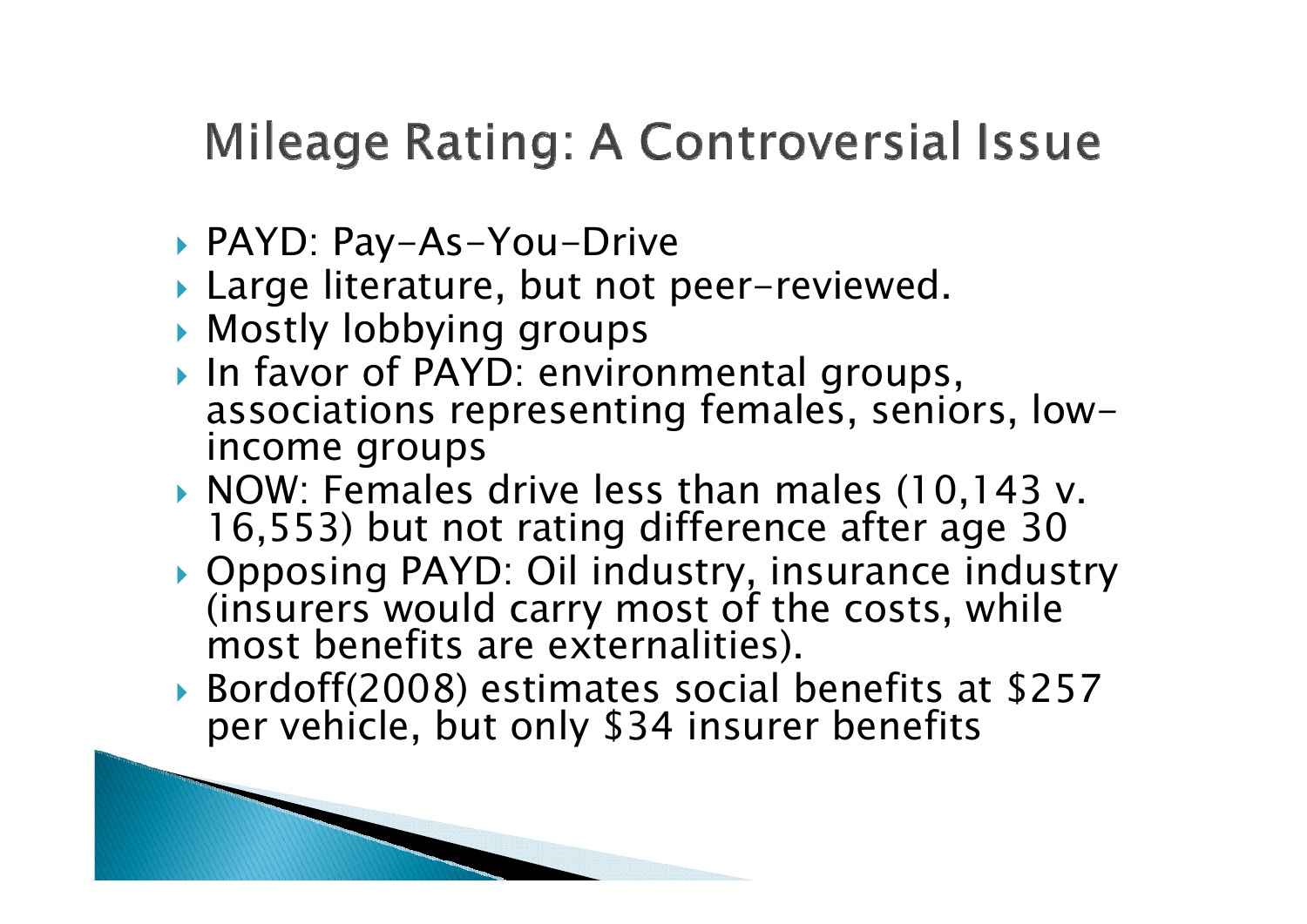### Self-reported mileage: on the way out

- $\blacktriangleright$  At renewal, drivers provide mileage  $+$ sometimes photo of odometer. Random checks by insurer, or audits, for instance with annual inspection
- Clear conflict of interest for policyholder
- Some odometers can be tampered
- Mileage disregards other dangerous behavior
- No additional revenue through the sale of ancillary services

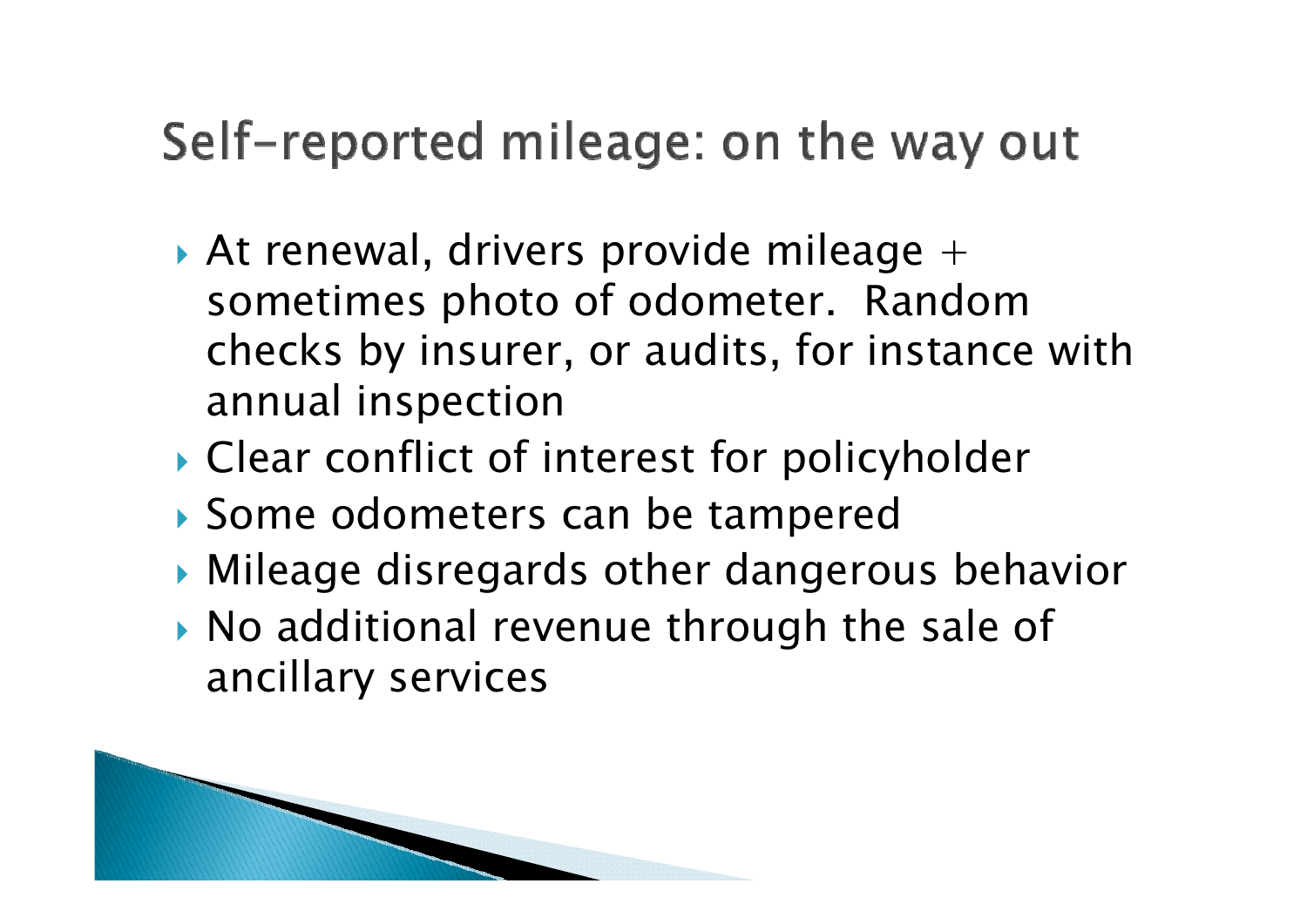## **Telematics pricing: advantages**

- ▶ More accurate
- Based on own behavior, not on a group
- $\blacktriangleright$ Does not rely on age, gender, territory, variables that could become unlawful
- **Individuals have more control over their price**
- Subsidies across groups are reduced
- Uninsured driving may reduce
- **Less fraud**
- Incentive to improve driving skills, and to reduce mileage
- $\blacktriangleright$  Reduced traffic, pollution, time wasted in jams
- Accident externalities: costs are reduced for everyone
- Shorter delay between improved driving and price decrease
- $\blacktriangleright$  Numerous side benefits available

**RESERVED**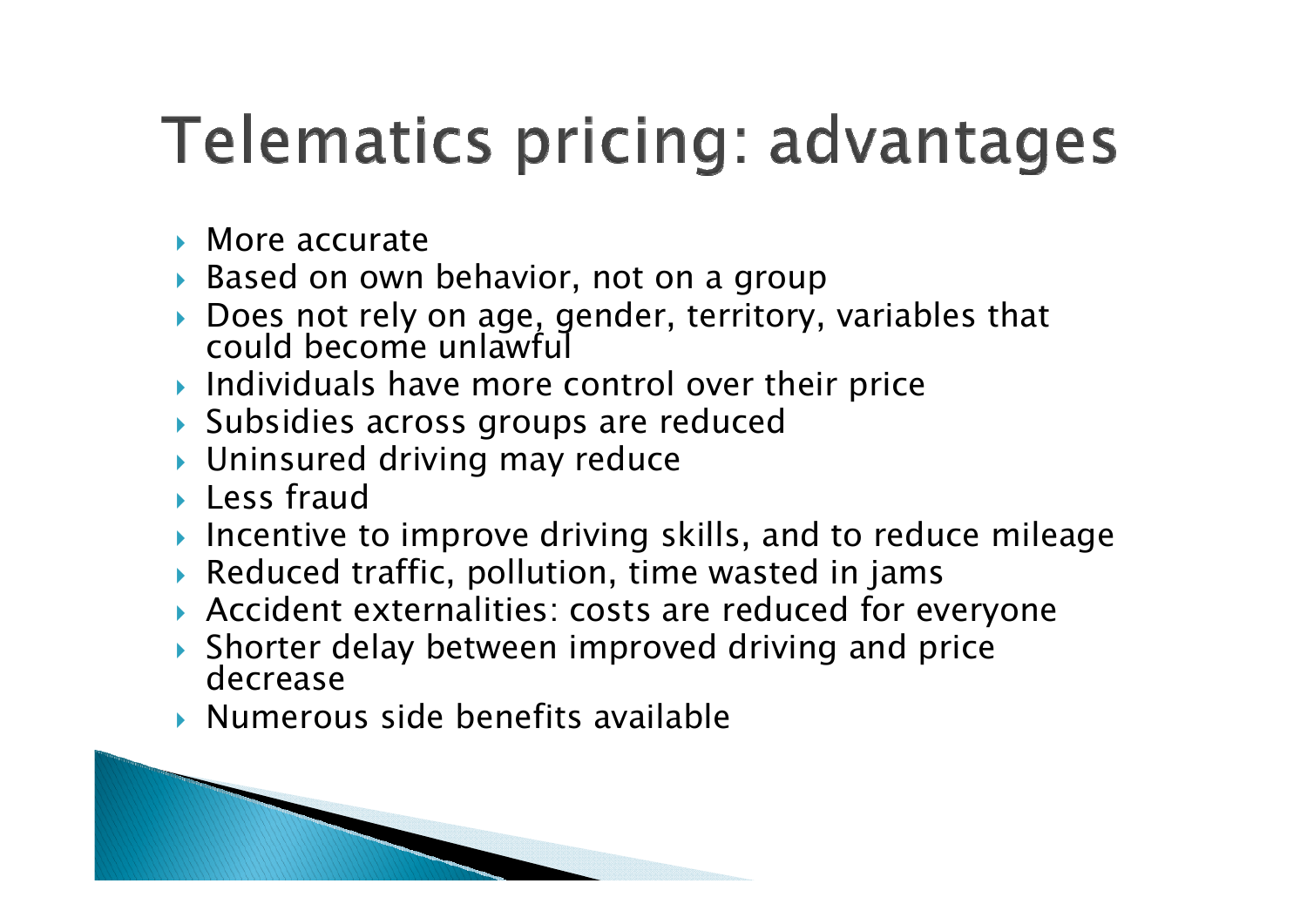## Telematics pricing: disadvantages

- **Installation and monitoring costs**
- Less predictable premiums
- $\rightarrow$  Only used for discounts  $\rightarrow$  decreased income
- Adverse selection possible, since optional
- System can be gamed
- **Invasion of privacy**
- Practical problems
- Regulatory hurdles

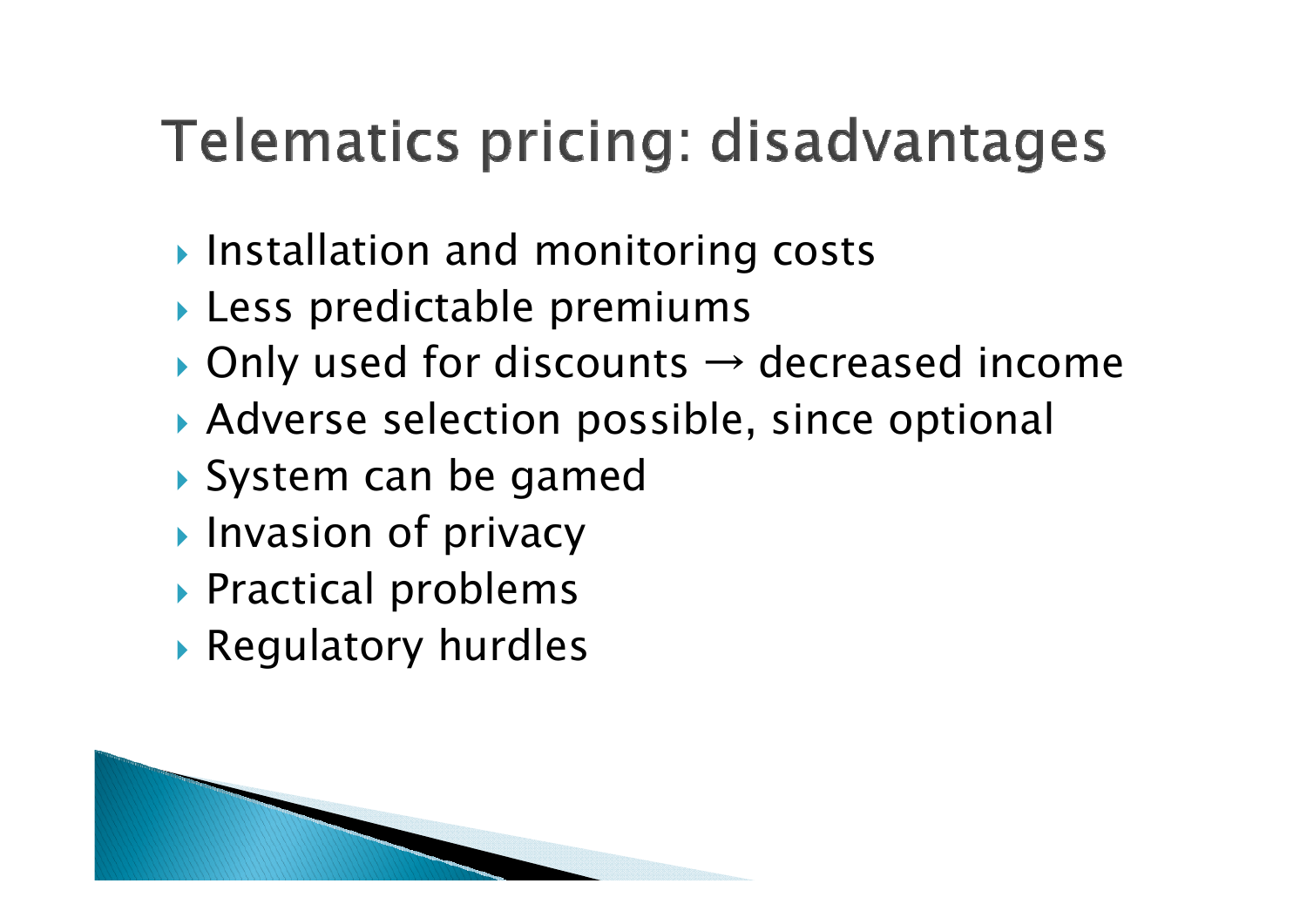## Taiwan

- 32,260 sq. km (the size of Belgium)
- \$37,000 GDP per capita (equals Germany)
- Very high population and traffic density
- $\rightarrow$   $\rightarrow$ only 4,675,000 cars. Few couples own two
- Data covers compulsory bodily injury liability, voluntary bodily injury  $+$  property damage
- Rating variables: use of car, gender, age
- Bonus-malus: 10 classes; premium levels 70, 80, 90, 100, 110, 120, 130, 140, 150, 160
- One-class discount if no claim, 3-class penalty per claim

and the contract of the contract of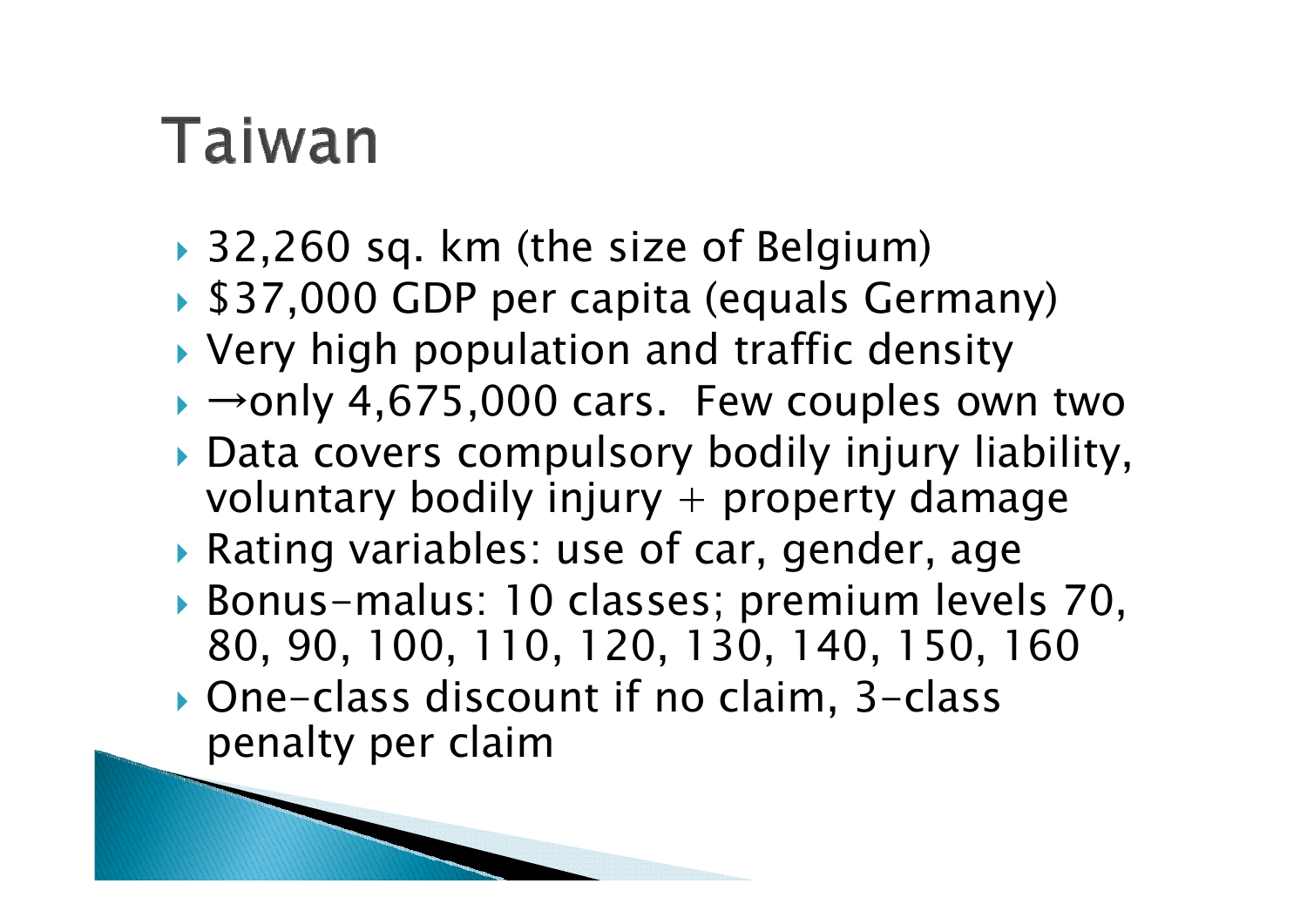## Data

- 0.25 million policy-years, from leading car manufacturer, insurer, and repair shops
- Policy years 2001 to 2007
- Dependent variable: number of claims
- Explanatory variables
	- Gender
	- Age
	- Vehicle type and use
	- Mileage (km per day)
	- Marital status
	- Car age
	- City / rural
	- Territory (north, south, central, east)
	- Engine cubic capacity

**Contractor**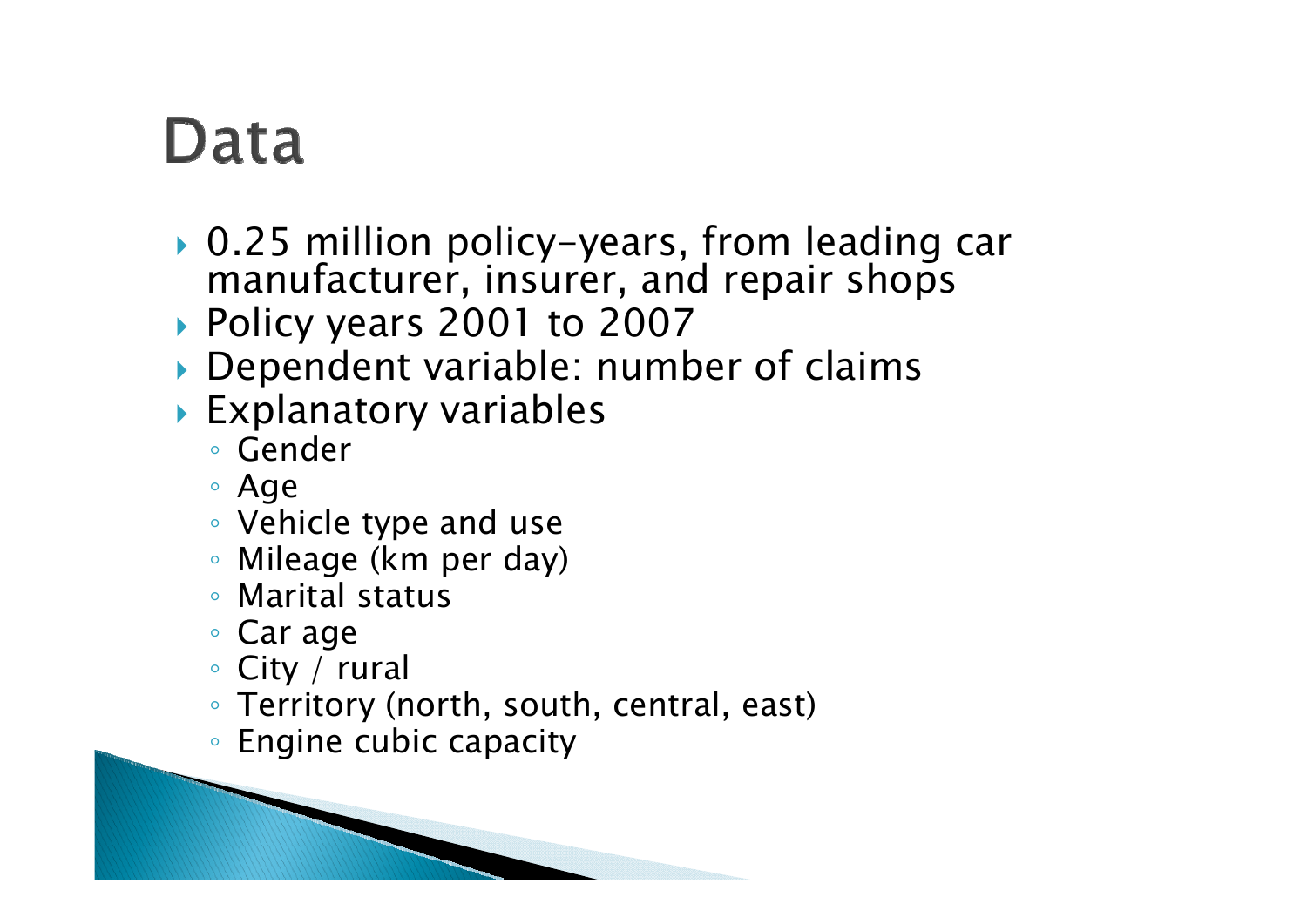### Claim frequencies for rating variables

| Age group | <b>Males</b> | <b>Females</b> | All    |
|-----------|--------------|----------------|--------|
| $<$ 30    | 0.0674       | 0.0652         | 0.0661 |
| $30 - 60$ | 0.0473       | 0.0562         | 0.0537 |
| > 60      | 0.0477       | 0.0523         | 0.0500 |
| All       | 0.0493       | 0.0567         | 0.0545 |

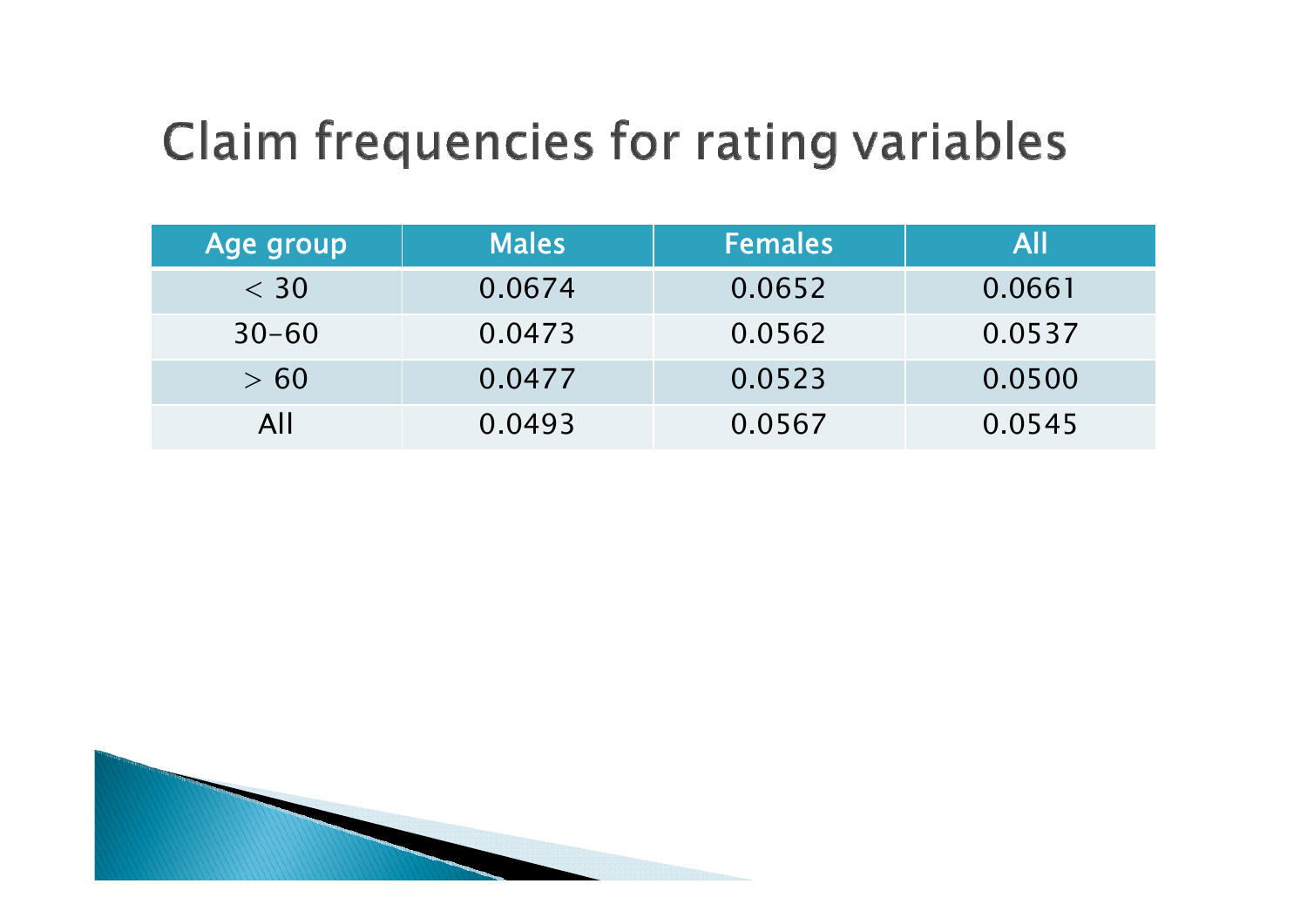#### Claim frequency as a function of daily km

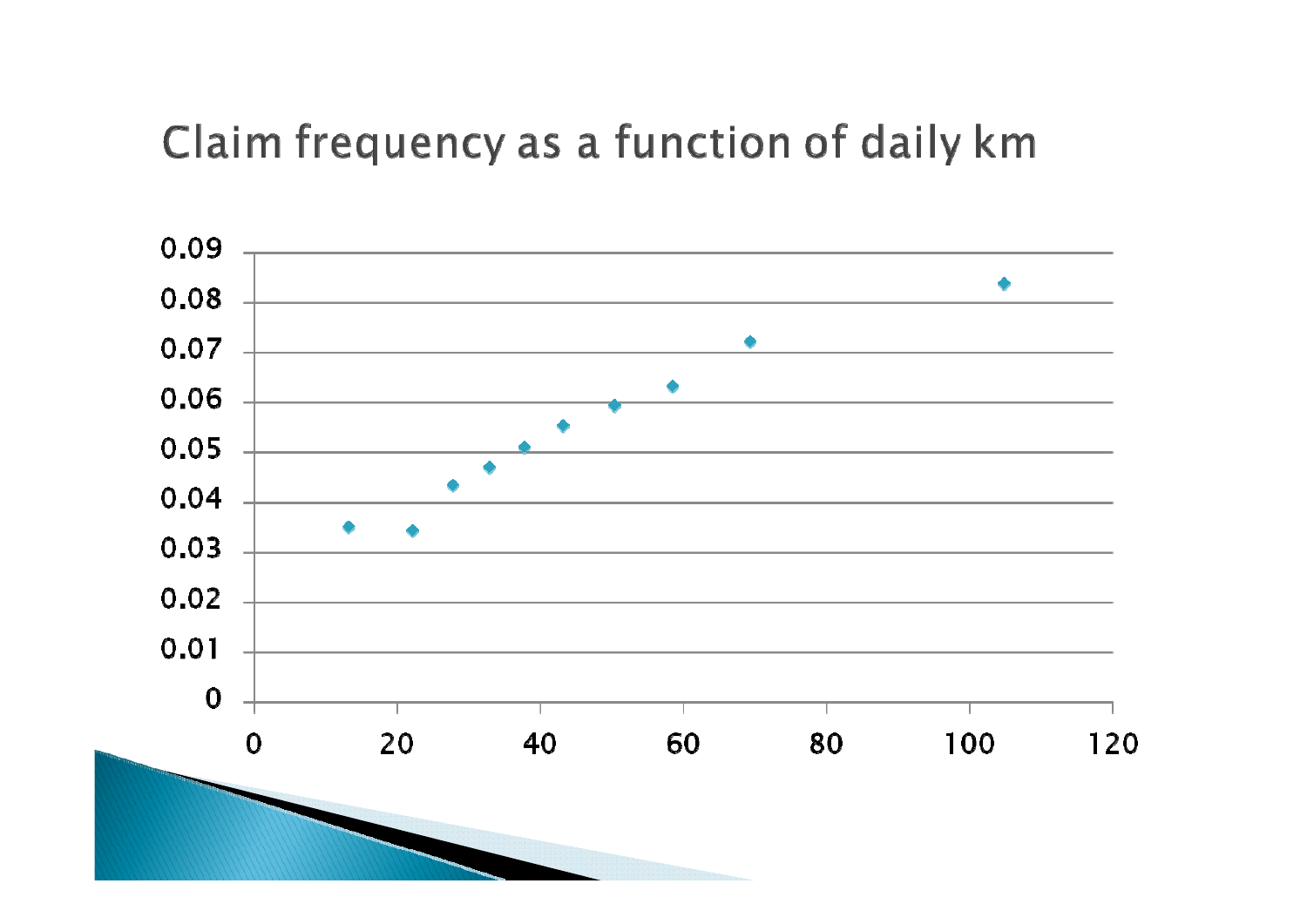## **Regression results**

- **Probit or Ordered Probit model**
- Probit( $C_{it}$ )=α+β<sub>1</sub>X<sub>it</sub> +β<sub>2</sub>Y<sub>it</sub> +β<sub>3</sub>BMS<sub>it</sub> +β<sub>4</sub>Miles<sub>it</sub> +β<sub>5</sub>D<sub>it</sub> + ε<sub>it</sub>

| <b>Number of</b><br>claims | <b>Frequency</b> |
|----------------------------|------------------|
|                            | 247,989          |
|                            | 8,223            |
| 2                          | 2,690            |
| $\overline{3}$             | 136              |
| 4                          | 25               |
| 5                          |                  |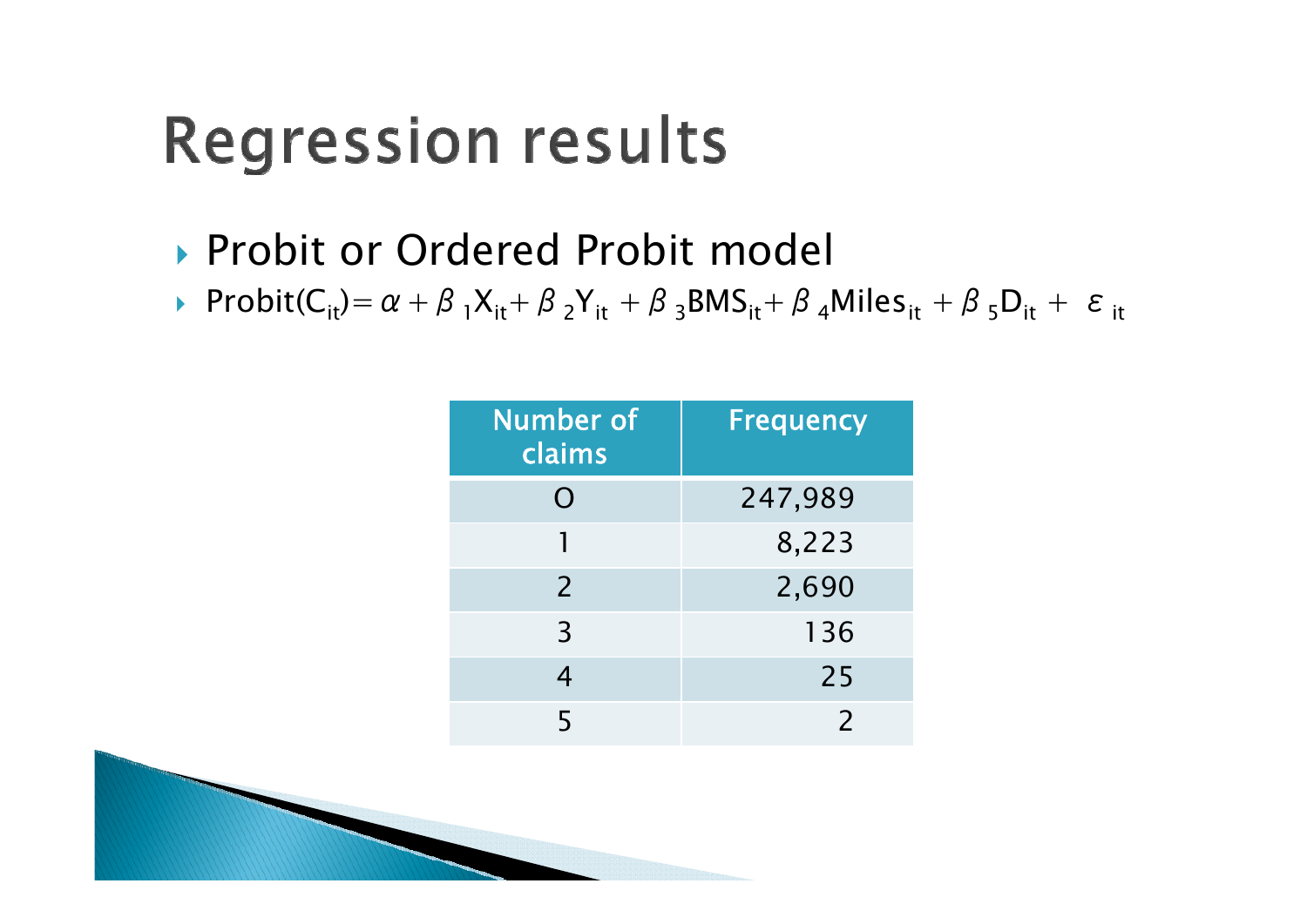# Model 1: Rating variables

| Variable    | <b>Parameter</b><br>estimate | <b>Wald Chi-square</b> | Pr > ChiSq |
|-------------|------------------------------|------------------------|------------|
| Age 30-60   | $-0.0735$                    | 21.61                  | < 0.0001   |
| Age $60+$   | $-0.0822$                    | 8.94                   | 0.0028     |
| Female      | $+0.0577$                    | 34.90                  | < 0.0001   |
| Bonus-malus | $+0.6183$                    | 311.39                 | < 0.0001   |

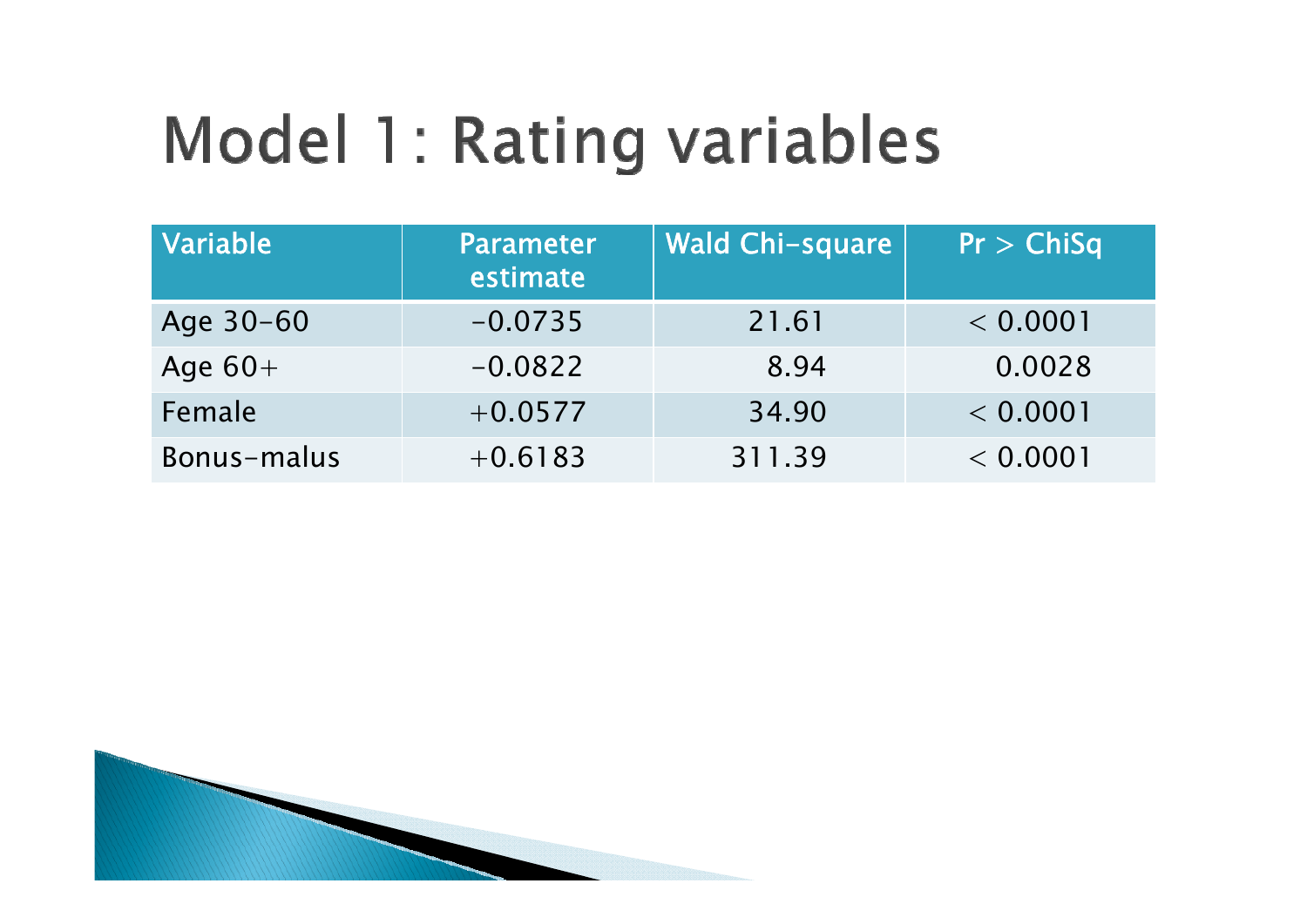### Model 2 - Rating variables + Mileage

| Variable    | <b>Parameter</b><br>estimate | <b>Wald Chi-square</b> | Pr > ChiSq |
|-------------|------------------------------|------------------------|------------|
| Age 30-60   | $-0.0539$                    | 11.50                  | 0.0007     |
| Age $60+$   | $-0.0295$                    | 1.13                   | 0.2875     |
| Female      | $+0.0739$                    | 56.48                  | < 0.0001   |
| Bonus-malus | $+0.5928$                    | 283.41                 | < 0.0001   |
| Mileage     | $+0.0424$                    | 756.34                 | < 0.0001   |

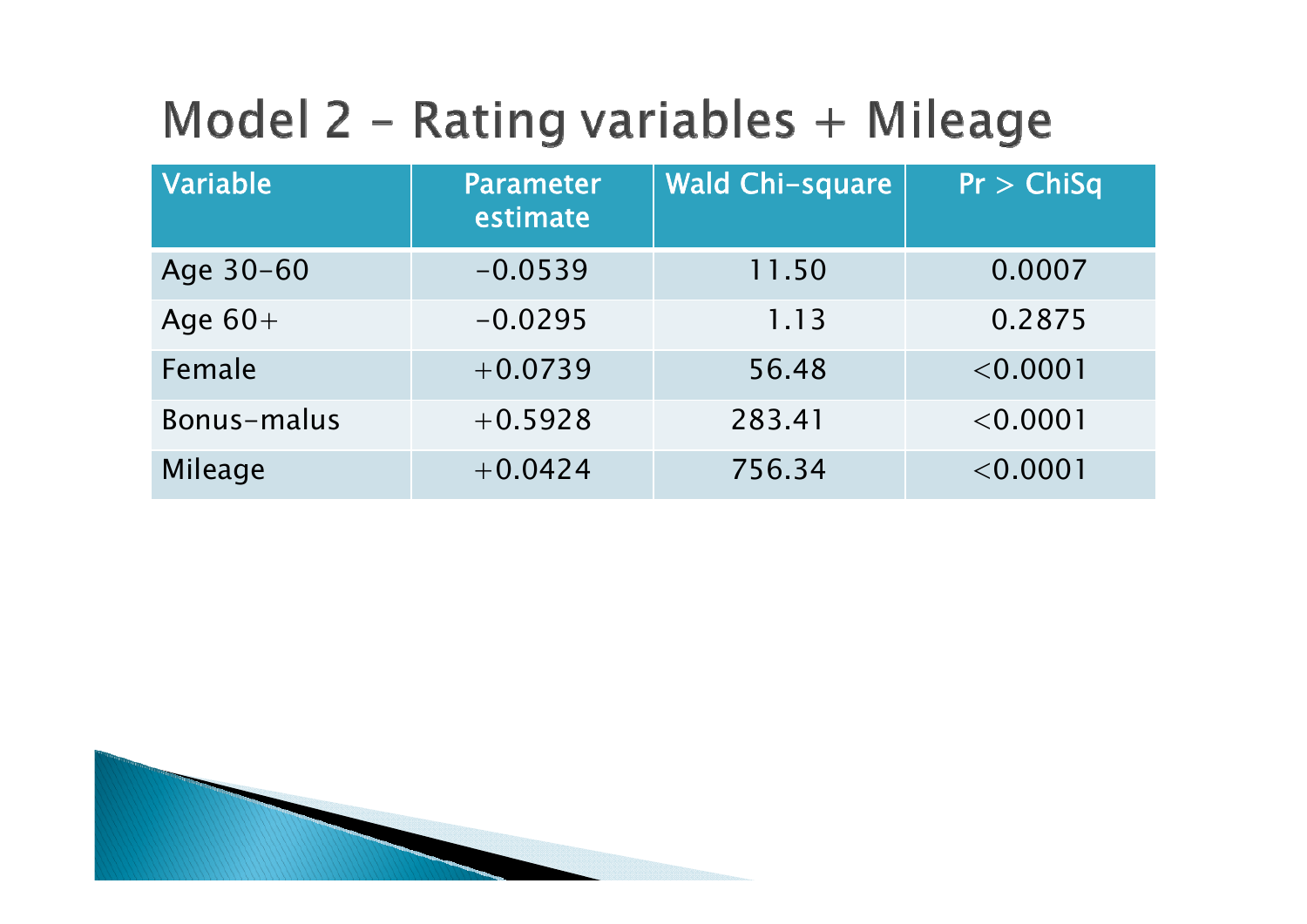## **Model 3: Classification variables**

| Variable       | <b>Parameter</b><br>estimate | <b>Wald Chi-square</b> | Pr > ChiSq |
|----------------|------------------------------|------------------------|------------|
| Age 30-60      | $-0.0586$                    | 12.57                  | 0.0004     |
| Age $60+$      | $-0.0614$                    | 4.77                   | 0.0289     |
| Female         | $+0.0459$                    | 21.47                  | < 0.0001   |
| Bonus-malus    | $+0.0541$                    | 10.93                  | 0.0009     |
| <b>Married</b> | $-0.0298$                    | 3.31                   | 0.0689     |
| Car age 0-1    | $+0.1856$                    | 69.69                  | < 0.0001   |
| Car age $1-2$  | $+0.0724$                    | 13.86                  | 0.0002     |
| Car age 2-3    | $+0.0198$                    | 0.99                   | 0.3198     |
| Car age 3-4    | $+0.0272$                    | 1.65                   | 0.1986     |
| Car age $4+$   | $-0.0033$                    | 0.02                   | 0.8883     |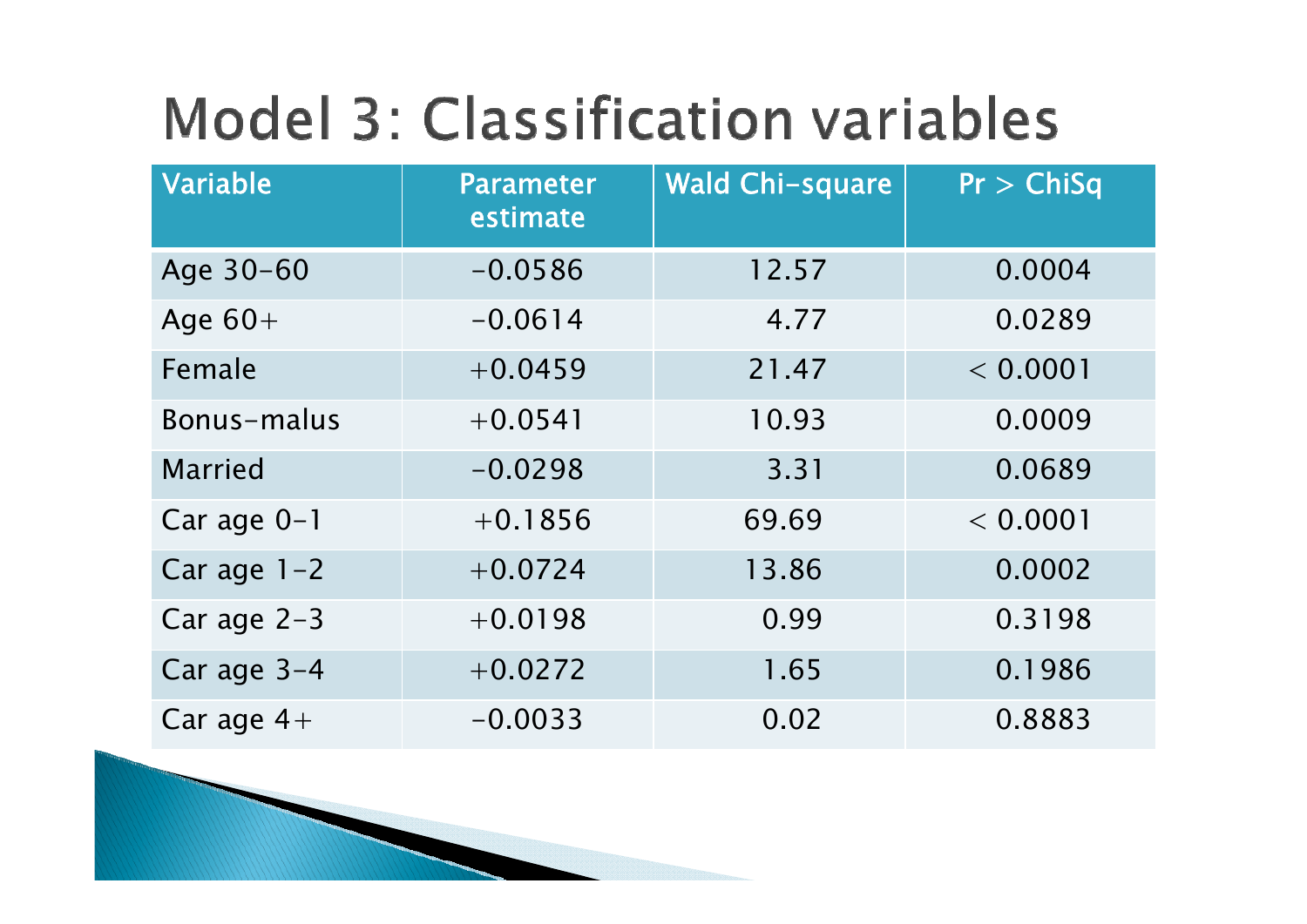# Model 3 - continued

| Variable                 | <b>Parameter</b><br>estimate | <b>Wald Chi-square</b> | Pr > ChiSq |
|--------------------------|------------------------------|------------------------|------------|
| <b>Engine capacity 2</b> | $-0.0564$                    | 31.41                  | < 0.0001   |
| Engine capacity 3        | $-0.0606$                    | 8.61                   | 0.0033     |
| City                     | $-0.0073$                    | 0.64                   | 0.4222     |
| <b>North</b>             | $-0.0720$                    | 12.61                  | 0.0004     |
| South                    | $-0.0323$                    | 2.52                   | 0.1127     |
| Middle                   | $-0.0183$                    | 0.70                   | 0.4018     |

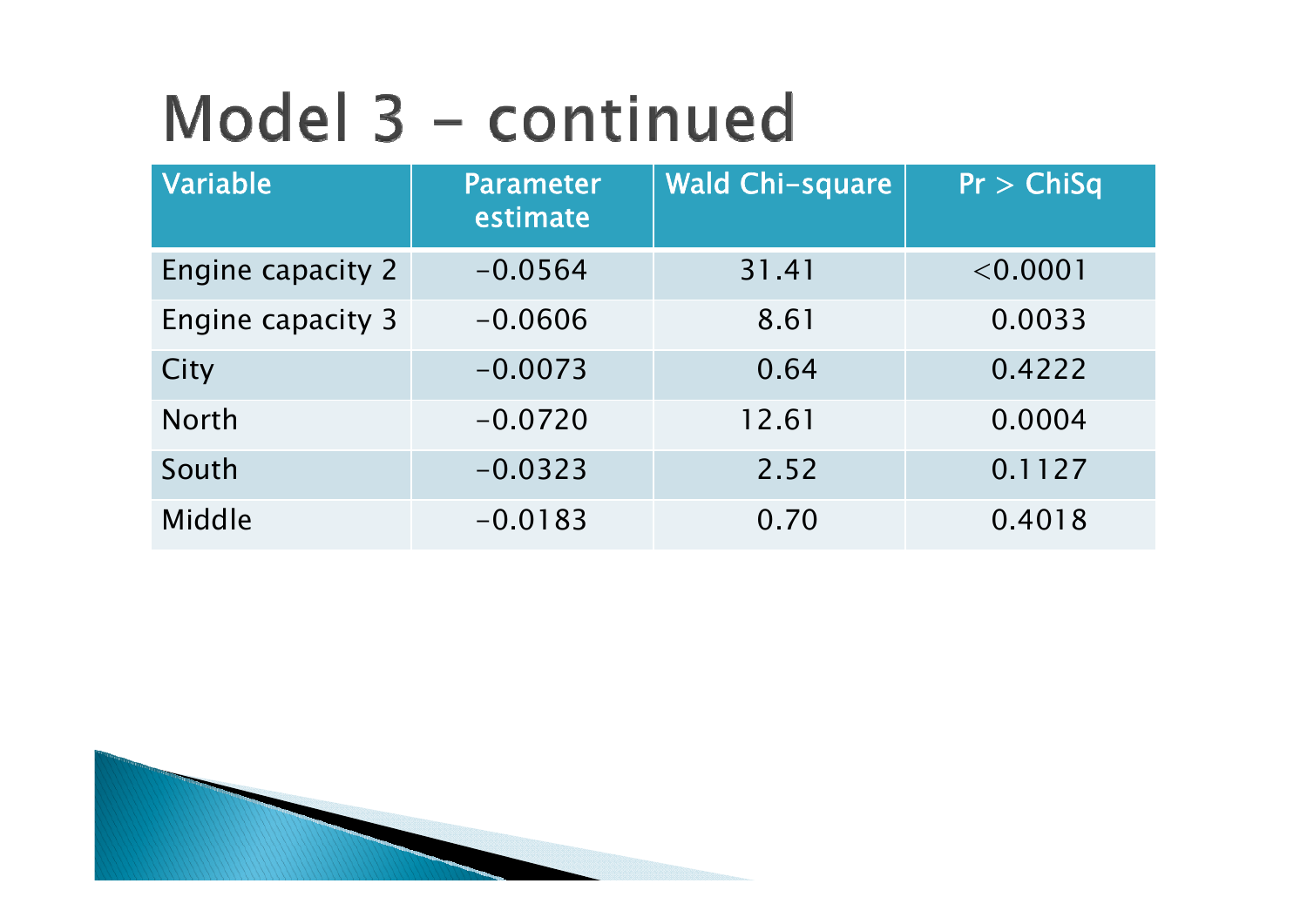## Model 4: All variables

| Variable       | <b>Parameter</b><br>estimate | <b>Wald Chi-square</b> | Pr > ChiSq |
|----------------|------------------------------|------------------------|------------|
| Age 30-60      | $-0.0366$                    | 4.85                   | 0.0276     |
| Age $60+$      | $-0.0048$                    | 0.03                   | 0.8641     |
| Female         | $+0.0621$                    | 38.82                  | < 0.0001   |
| Bonus-malus    | $+0.1546$                    | 8.16                   | 0.0043     |
| Mileage        | $+0.0436$                    | 783.32                 | < 0.0001   |
| <b>Married</b> | $-0.0320$                    | 3.76                   | 0.0524     |
| Car age 0-1    | $+0.1852$                    | 68.86                  | < 0.0001   |
| Car age $1-2$  | $+0.0650$                    | 11.06                  | 0.0009     |
| Car age 2-3    | $+0.0150$                    | 0.56                   | 0.4526     |
| Car age 3-4    | $+0.0232$                    | 1.19                   | 0.2751     |
| Car age $4+$   | $-0.0046$                    | 0.04                   | 0.8444     |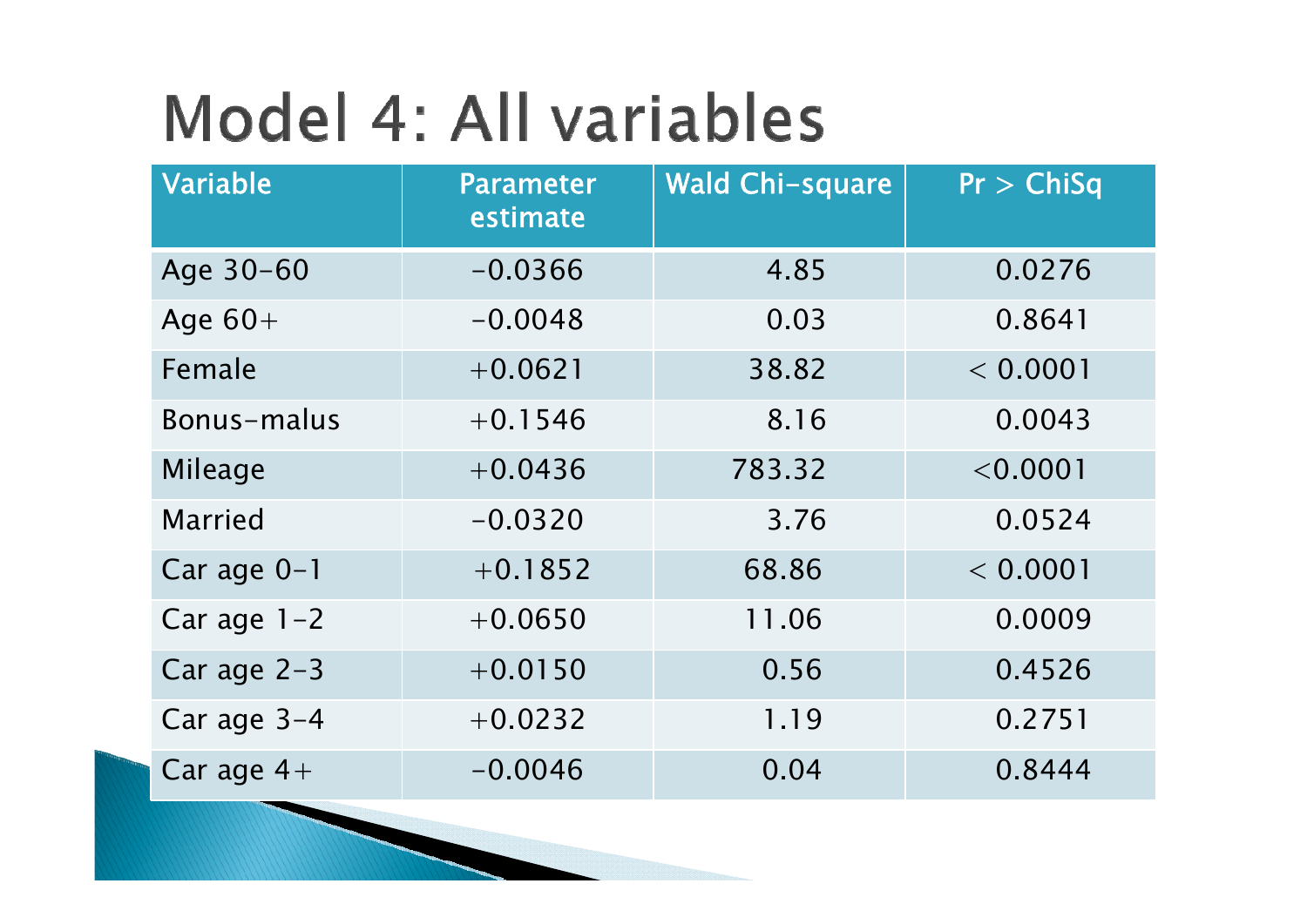# Model 4 - continued

| Variable                 | <b>Parameter</b><br>estimate | <b>Wald Chi-square</b> | Pr > ChiSq |
|--------------------------|------------------------------|------------------------|------------|
| <b>Engine capacity 2</b> | $-0.0758$                    | 55.99                  | < 0.0001   |
| Engine capacity 3        | $-0.0752$                    | 13.09                  | 0.0003     |
| City                     | $+0.0214$                    | 5.37                   | 0.0204     |
| <b>North</b>             | $-0.0713$                    | 12.26                  | 0.0005     |
| South                    | $-0.0347$                    | 2.89                   | 0.0890     |
| Middle                   | $-0.0146$                    | 0.44                   | 0.5053     |

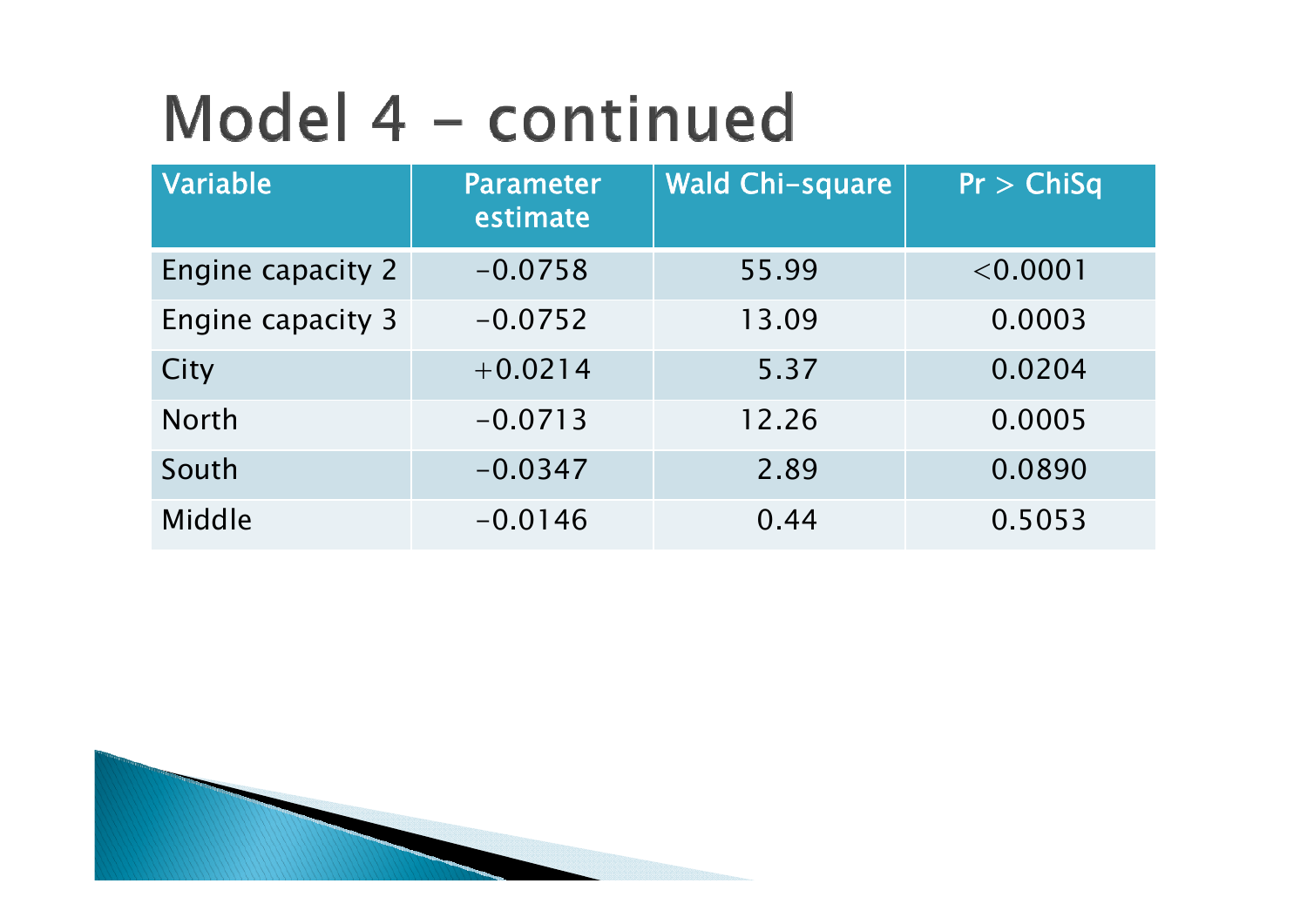## Impact on Bonus-Malus System

- A huge literature deals with bonus-malus design … independently of other variables
- which creates a potential double-counting problem
- Authors seems to be aware of the problem
- $\blacktriangleright$  "The use of more *a priori* classification variables is expected in free market countries, which decreases the need for a sophisticated BMS"
- Adverse selection and insurer's lack of knowledge of driving behavior is often cited as main reasons to introduce BMS, with annual mileage frequently as main example
- But did not model it, until Taylor (1997)

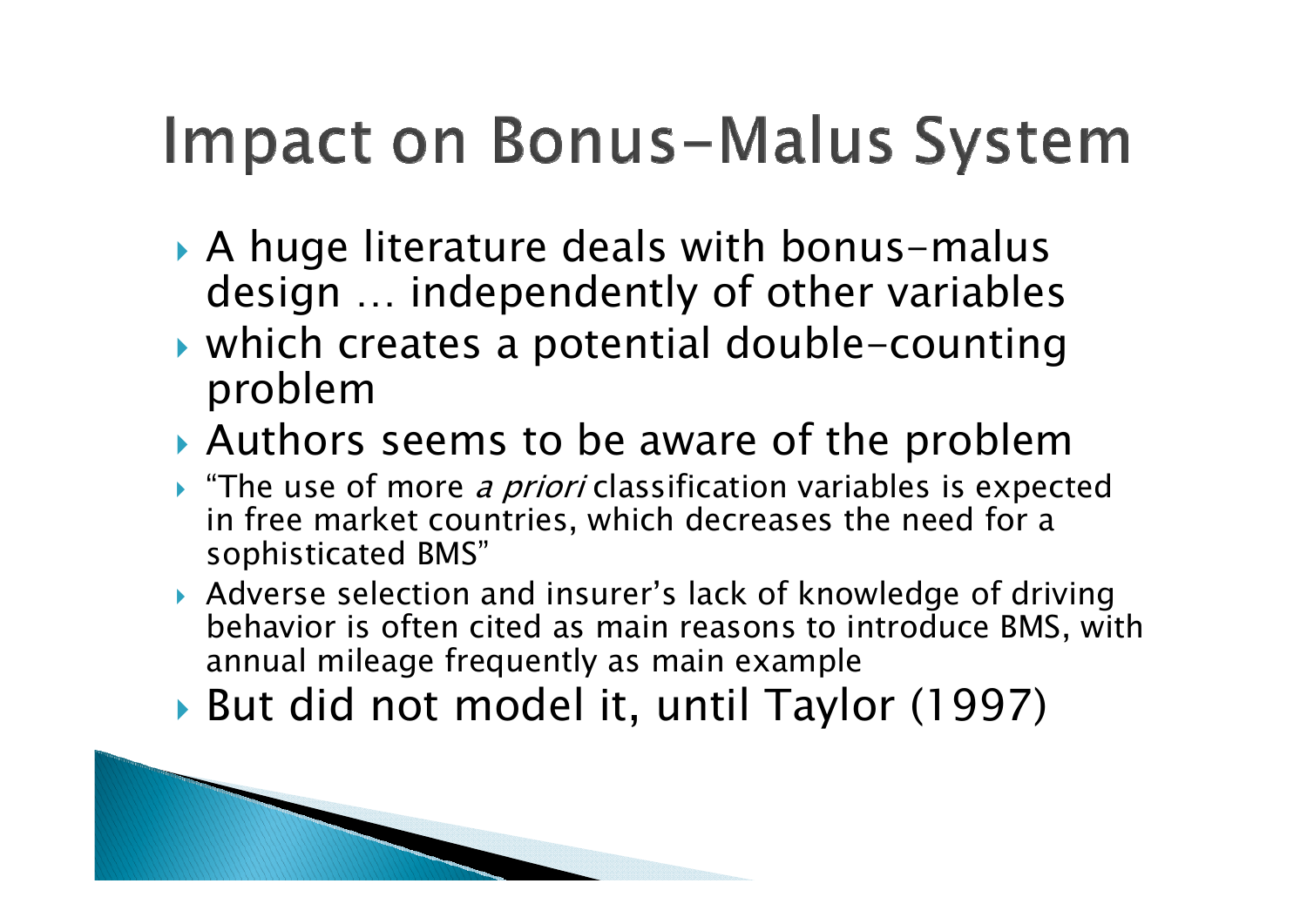# Taylor's model

- Complicated Bayesian model, but simple simulation
- Unfortunately, Taylor has no access to real data, so made-up example
- Nine-class BMS
- Due to unspecified *a priori* variables, portfolio subdivided in ten rating classes

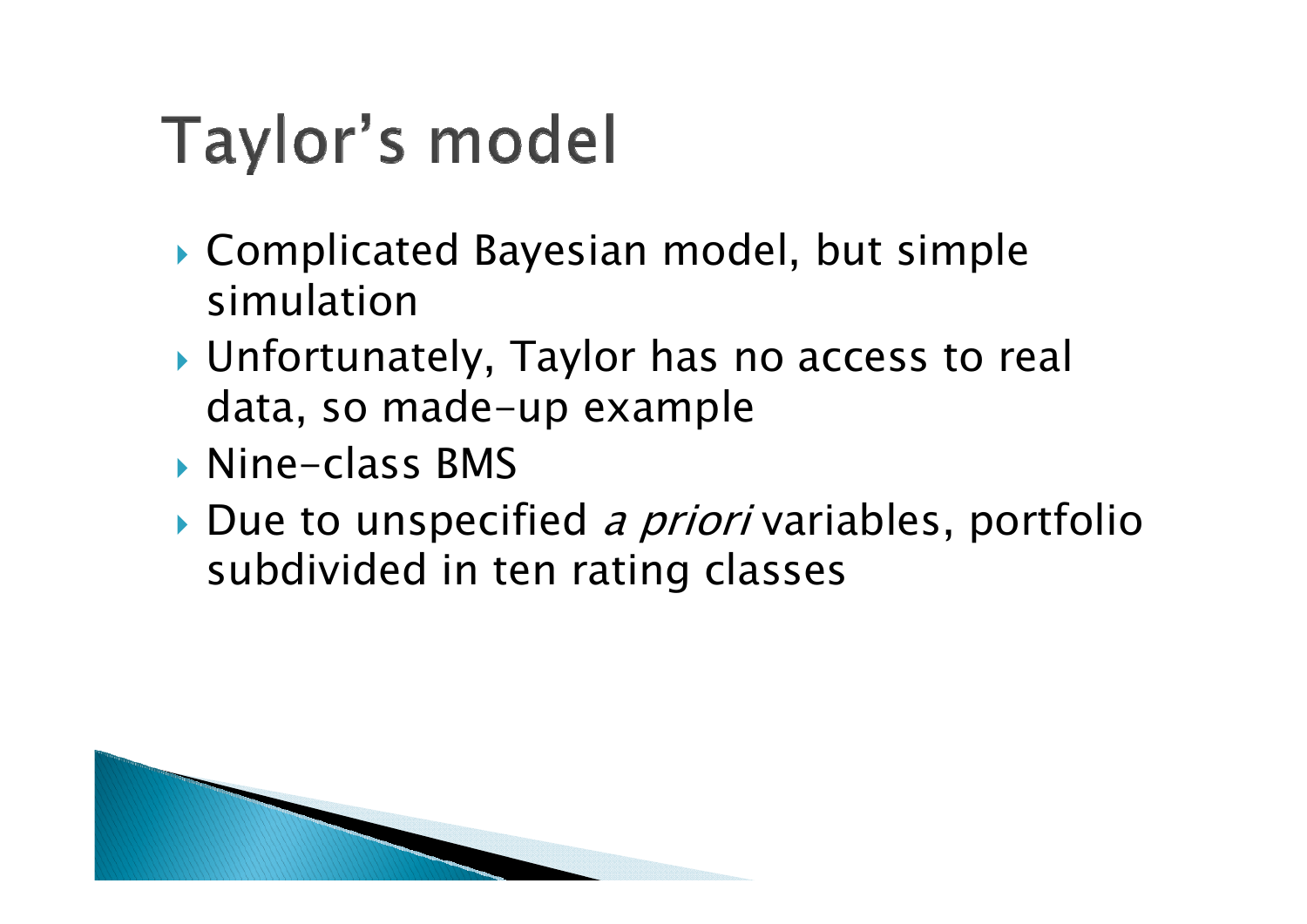## Taylor example. Portfolio structure

| <b>Risk Group</b> | Mean cell claim<br>frequency | Within-cell coefficient<br>of variation |
|-------------------|------------------------------|-----------------------------------------|
|                   | 6.5%                         | 0.75                                    |
| $\overline{2}$    | 8.9%                         | 0.65                                    |
| $\overline{3}$    | 11.4%                        | 0.60                                    |
| $\overline{4}$    | 13.7%                        | 0.55                                    |
| 5                 | 16.1%                        | 0.50                                    |
| 6                 | 20.1%                        | 0.45                                    |
| $\overline{7}$    | 24.9%                        | 0.40                                    |
| 8                 | 29.7%                        | 0.40                                    |
| 9                 | 36.0%                        | 0.40                                    |
| 10                | 50.5%                        | 0.40                                    |
| Average           | 15.7%                        |                                         |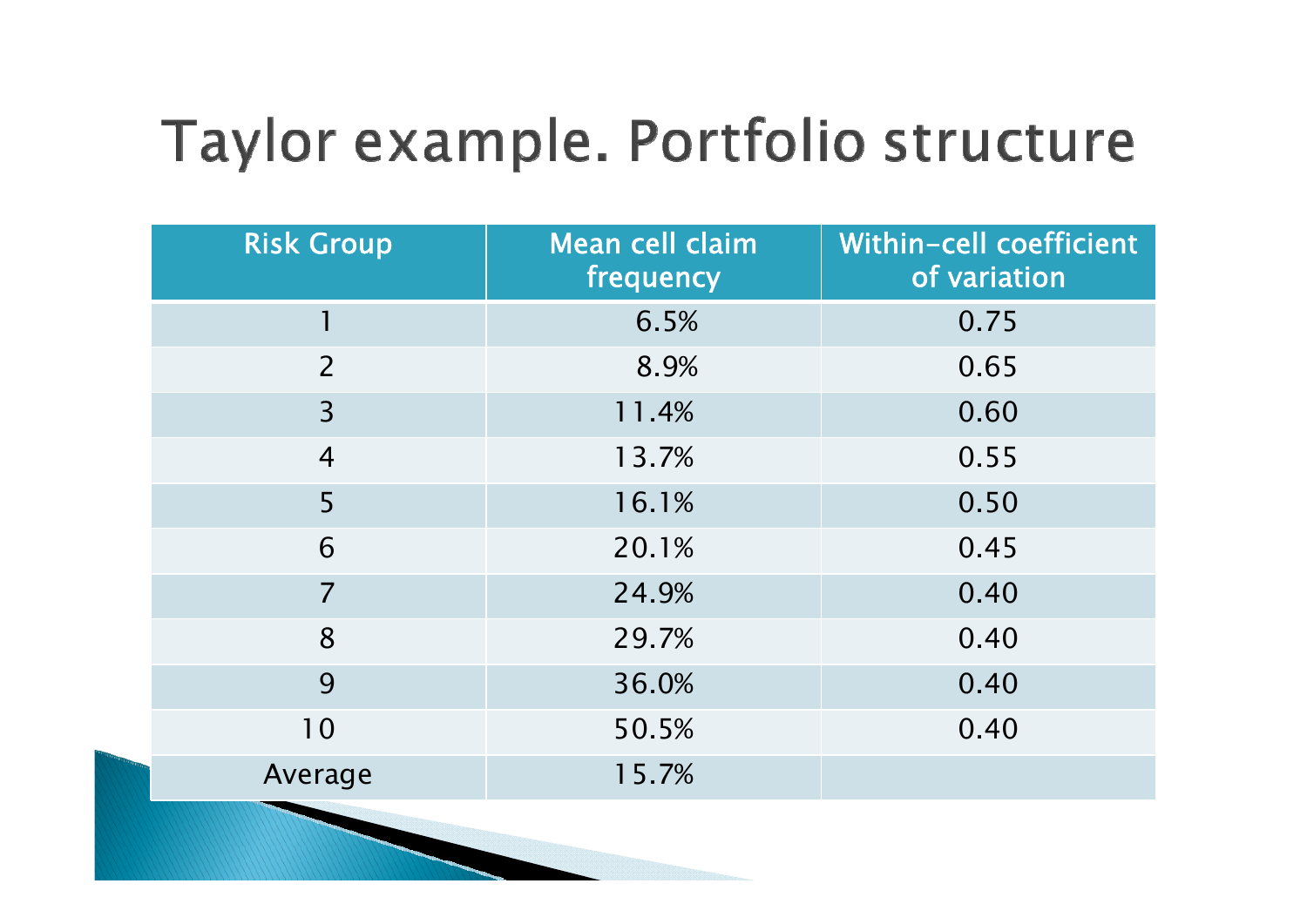### Taylor example. Simulation results

| <b>BMS Class</b> | <b>Stationary %</b> | Raw claim<br>frequency | <b>Expected</b><br>claim<br>frequency | Ratio "raw /<br>expected" |
|------------------|---------------------|------------------------|---------------------------------------|---------------------------|
|                  | 66                  | 12                     | 14                                    | 85                        |
| $\overline{2}$   | 9                   | 17                     | 17                                    | 102                       |
| 3                | 10                  | 18                     | 17                                    | 103                       |
| $\overline{4}$   | $\overline{4}$      | 21                     | 19                                    | 111                       |
| 5                | $\overline{4}$      | 23                     | 20                                    | 116                       |
| 6                | $\overline{3}$      | 30                     | 22                                    | 139                       |
| 7                | $\overline{2}$      | 32                     | 22                                    | 145                       |
| 8                |                     | 38                     | 24                                    | 156                       |
| 9                |                     | 46                     | 26                                    | 175                       |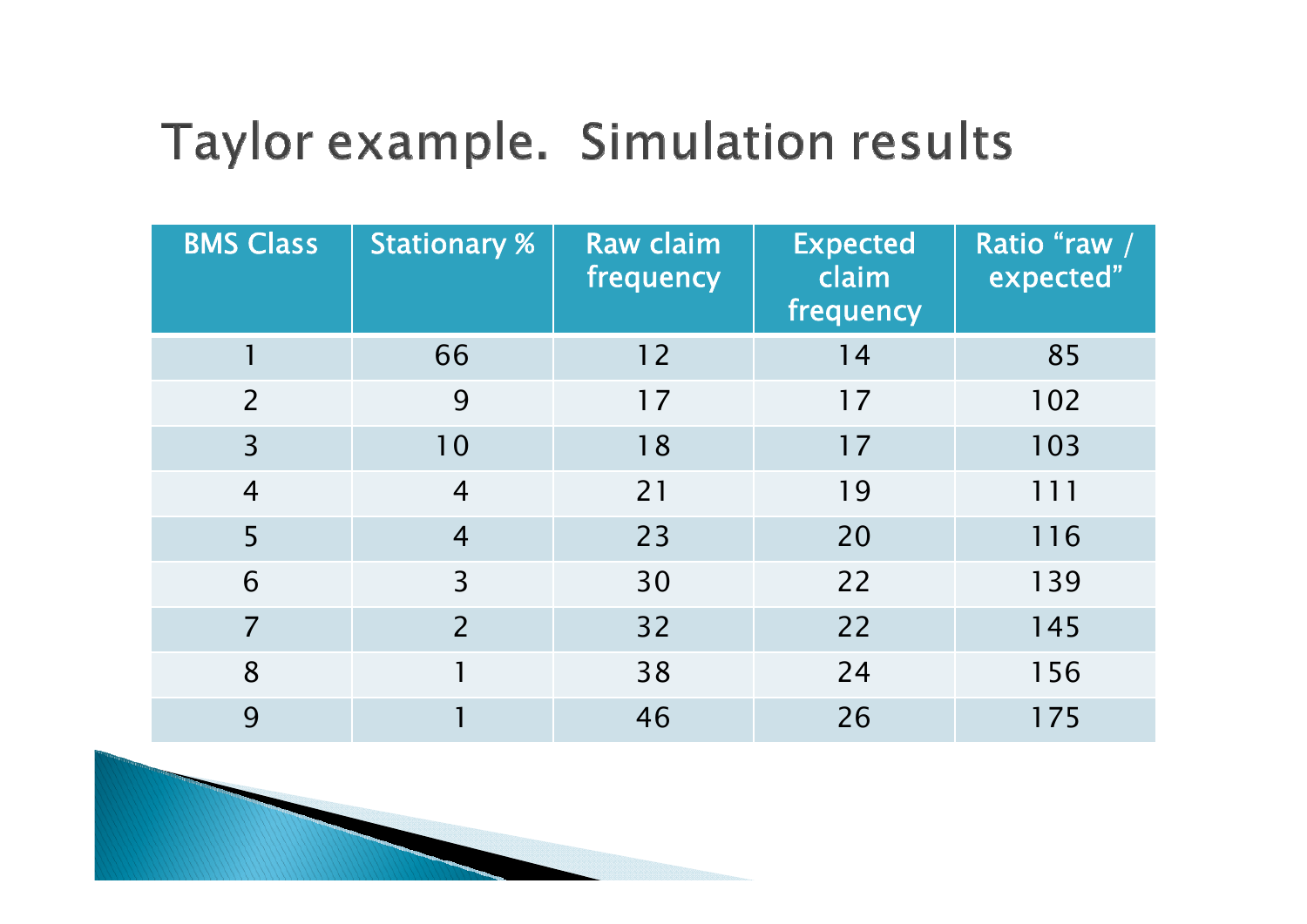## Taylor example: Recommended **BMS premium levels**

| <b>BMS Class</b> | <b>Premium ignoring</b><br>covariates | <b>Premium recognizing</b><br>covariates |
|------------------|---------------------------------------|------------------------------------------|
|                  | 40                                    | 61                                       |
| $\overline{2}$   | 57                                    | 73                                       |
| $\overline{3}$   | 59                                    | 74                                       |
| $\overline{4}$   | 71                                    | 80                                       |
| 5                | 77                                    | 83                                       |
| 6                | 100                                   | 100                                      |
| $\overline{7}$   | 107                                   | 104                                      |
| 8                | 125                                   | 112                                      |
| 9                | 152                                   | 126                                      |

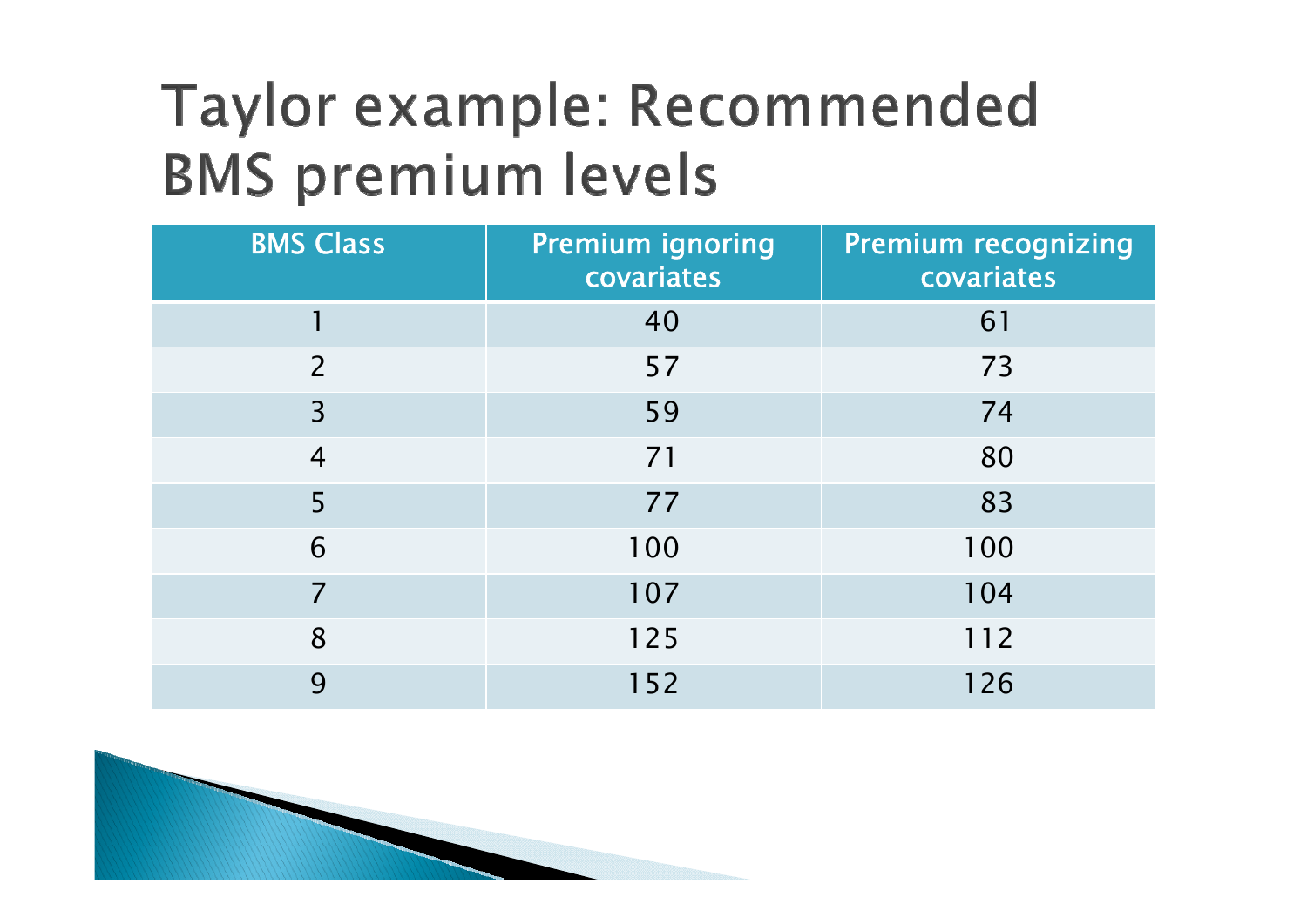### Taiwan example: 10 mileage classes

| Mileage class (km/day) | Mean cell claim<br>frequency | Within-cell coefficient<br>of variation |
|------------------------|------------------------------|-----------------------------------------|
| $0 - 19.02$            | 0.0351                       | 6.3532                                  |
| $19.02 - 25.24$        | 0.0346                       | 6.3280                                  |
| $25.24 - 30.44$        | 0.0434                       | 5.6873                                  |
| $30.44 - 35.27$        | 0.0470                       | 5.4044                                  |
| $35.27 - 40.32$        | 0.0511                       | 5.2349                                  |
| $40.32 - 46.13$        | 0.0554                       | 5.0129                                  |
| $46.13 - 54.73$        | 0.0593                       | 4.8487                                  |
| $54.73 - 62.22$        | 0.0632                       | 4.7046                                  |
| $62.22 - 76.42$        | 0.0721                       | 4.3980                                  |
| $76.42 +$              | 0.0838                       | 4.1553                                  |
| Average: 44.29         | 0.0545                       | 5.0813                                  |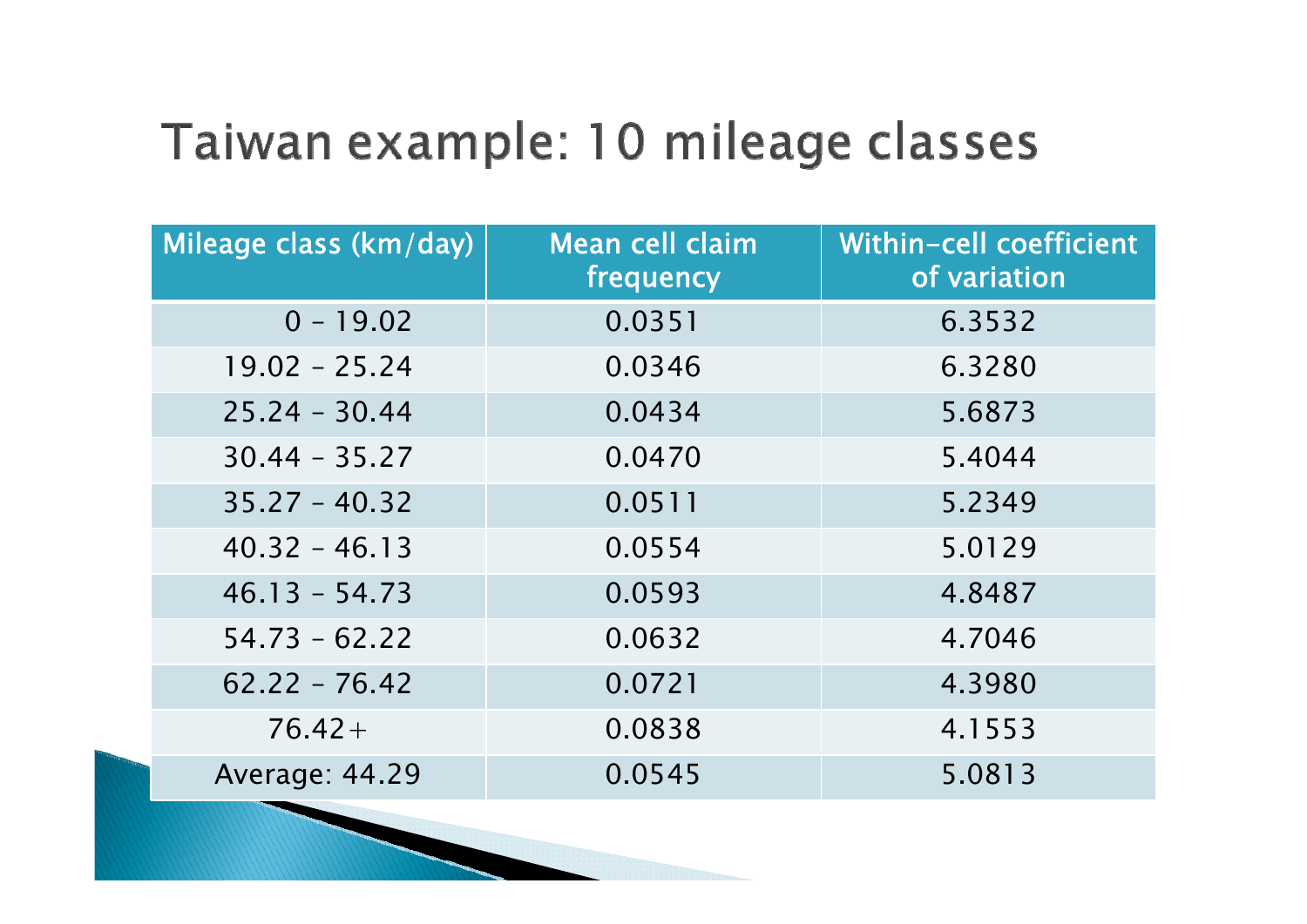### **Stationary distribution of policyholders**

| <b>Miles</b>   | <b>BMS</b> | <b>BMS</b><br>$\overline{2}$ | <b>BMS</b><br>$\mathbf{3}$ | <b>BMS</b><br>$\overline{4}$ | <b>BMS</b><br>5 | <b>BMS</b><br>6 | <b>BMS</b><br>7 | <b>BMS</b><br>8 | <b>BMS</b><br>9 | <b>BMS</b><br>10 |
|----------------|------------|------------------------------|----------------------------|------------------------------|-----------------|-----------------|-----------------|-----------------|-----------------|------------------|
| 1              | .932       | .009                         | .010                       | .012                         | .005            | .006            | .006            | .006            | .010            | .015             |
| $\overline{2}$ | .919       | .008                         | .011                       | .012                         | .004            | .005            | .006            | .005            | .008            | .013             |
| $\overline{3}$ | .908       | .008                         | .012                       | .014                         | .007            | .008            | .008            | .007            | .012            | .019             |
| $\overline{4}$ | .886       | .011                         | .015                       | .019                         | .006            | .007            | .009            | .009            | .013            | .019             |
| 5              | .893       | .013                         | .016                       | .017                         | .007            | .009            | .007            | .011            | .013            | .022             |
| 6              | .870       | .012                         | .016                       | .016                         | .010            | .010            | .010            | .009            | .015            | .026             |
| $\overline{7}$ | .878       | .013                         | .016                       | .017                         | .008            | .009            | .012            | .010            | .014            | .024             |
| 8              | .857       | .014                         | .017                       | .021                         | .008            | .011            | .011            | .013            | .017            | .028             |
| 9              | .851       | .016                         | .018                       | .025                         | .008            | .011            | .011            | .012            | .020            | .032             |
| 10             | .824       | .019                         | .214                       | .023                         | .011            | .013            | .012            | .014            | .020            | .035             |
| All            | .882       | .012                         | .015                       | .018                         | .007            | .009            | .009            | .010            | .014            | .023             |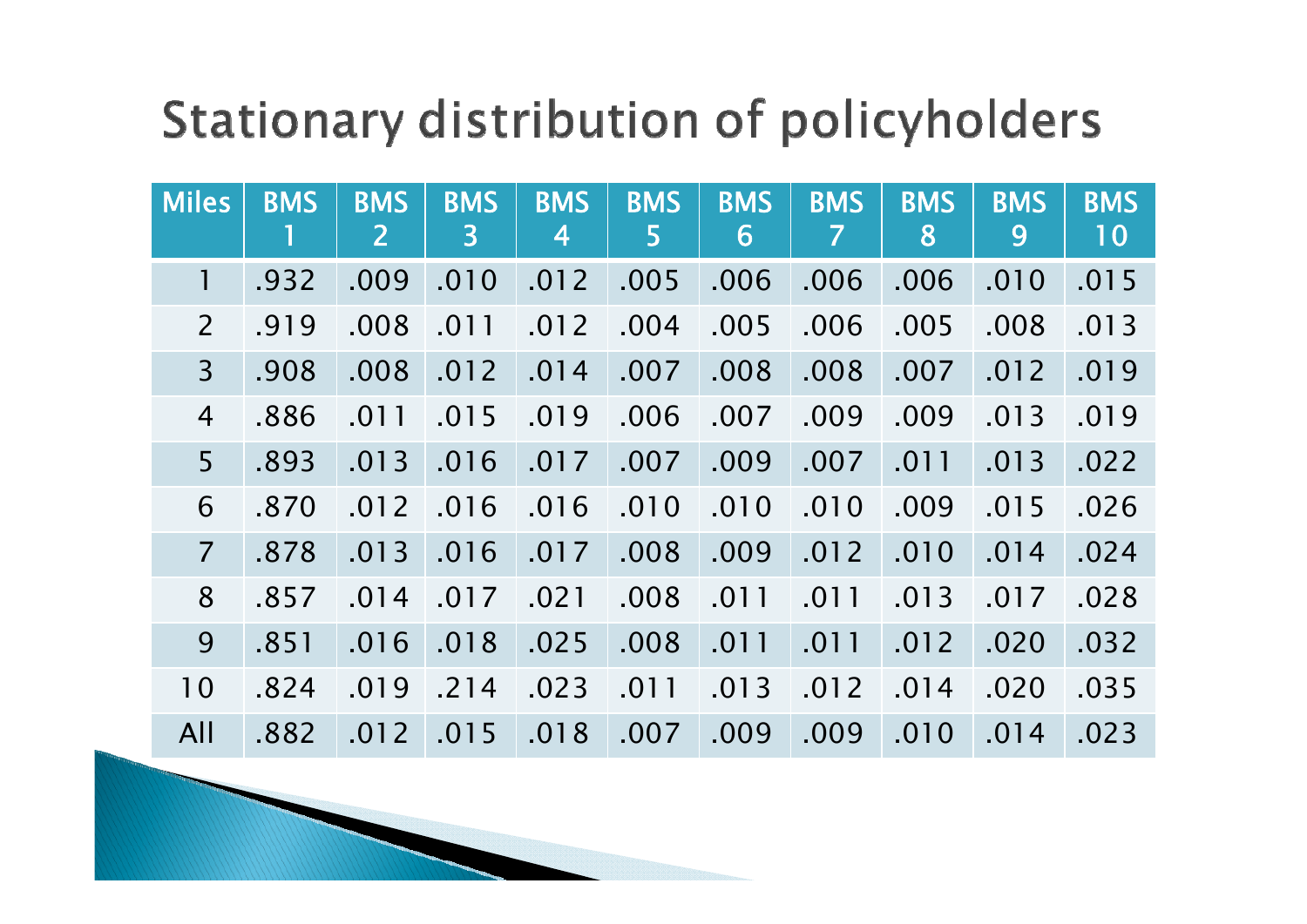#### Taiwan example. Simulation results

| <b>BMS Class</b> | <b>Stationary %</b> | <b>Raw claim</b><br>frequency | <b>Expected</b><br>claim<br>frequency | Ratio "raw /<br>expected" |
|------------------|---------------------|-------------------------------|---------------------------------------|---------------------------|
|                  | 88.19%              | 1.43%                         | 5.40%                                 | 26.40%                    |
| $\overline{2}$   | 1.25%               | 12.36%                        | 5.82%                                 | 212.36%                   |
| $\overline{3}$   | 1.52%               | 11.47%                        | 5.76%                                 | 199.13%                   |
| $\overline{4}$   | 1.77%               | 16.54%                        | 5.77%                                 | 286.73%                   |
| 5                | 0.75%               | 20.78%                        | 5.80%                                 | 358.23%                   |
| 6                | 0.90%               | 27.60%                        | 5.83%                                 | 473.38%                   |
| $\overline{7}$   | 0.92%               | 35.01%                        | 5.79%                                 | 604.58%                   |
| 8                | 0.97%               | 41.13%                        | 5.84%                                 | 704.35%                   |
| 9                | 1.42%               | 51.58%                        | 5.83%                                 | 884.79%                   |
| 10               | 2.33%               | 72.77%                        | 5.88%                                 | 1237.59%                  |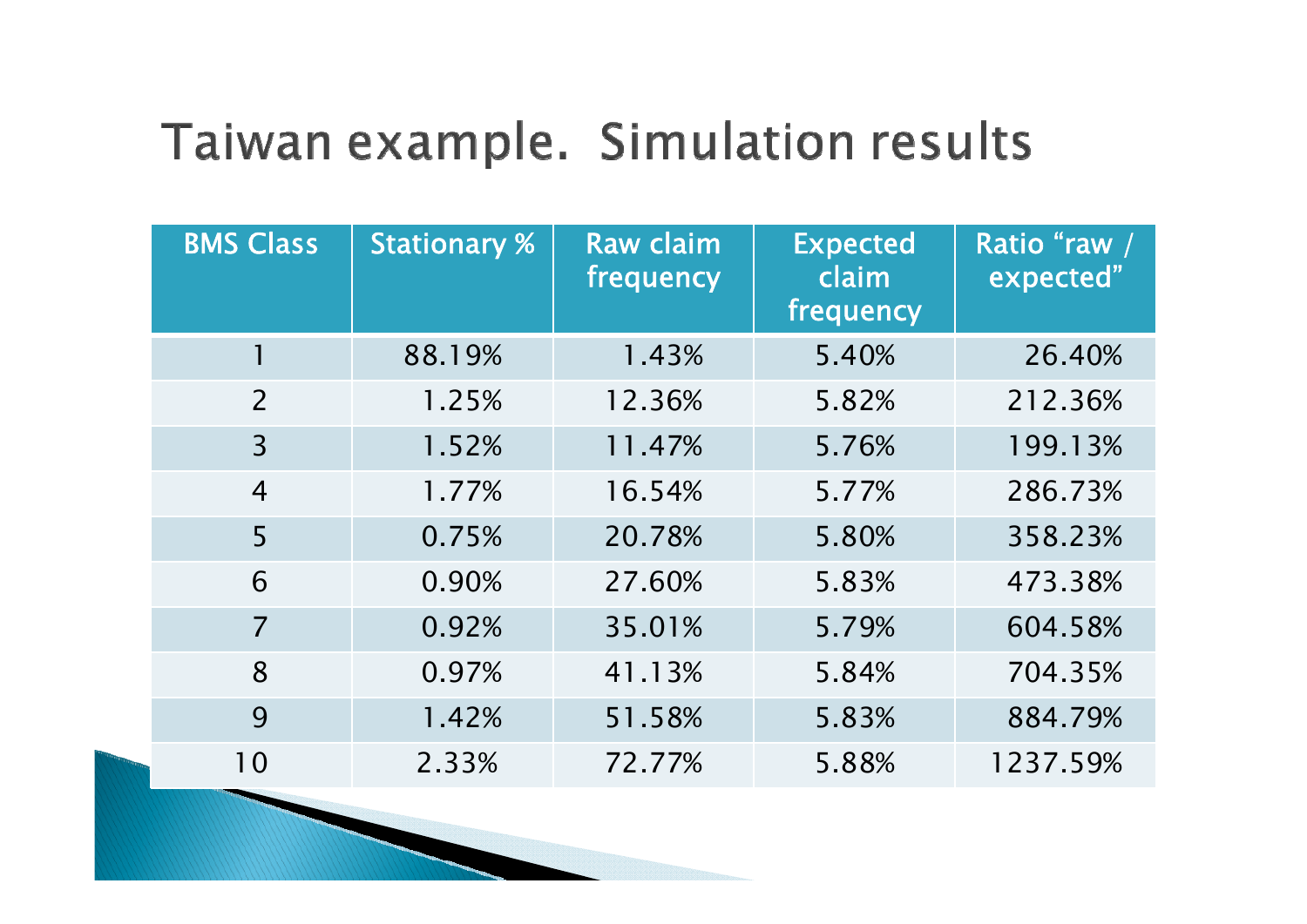## Taiwan example: Recommended **BMS premium levels**

| <b>BMS Class</b> | <b>Current BMS</b><br>level | Premium<br>ignoring<br>covariates | Premium<br>recognizing<br>covariates |
|------------------|-----------------------------|-----------------------------------|--------------------------------------|
|                  | 70                          | 8.62%                             | 9.21%                                |
| $\overline{2}$   | 80                          | 74.71%                            | 74.06%                               |
| $\overline{3}$   | 90                          | 69.33%                            | 69.45%                               |
| $\overline{4}$   | 100                         | 100.00%                           | 100.00%                              |
| 5                | 110                         | 125.59%                           | 124.94%                              |
| 6                | 120                         | 166.81%                           | 165.09%                              |
| $\overline{7}$   | 130                         | 211.59%                           | 210.85%                              |
| 8                | 140                         | 248.63%                           | 245.65%                              |
| 9                | 150                         | 311.79%                           | 308.58%                              |
| 10               | 160                         | 439.85%                           | 431.62%                              |